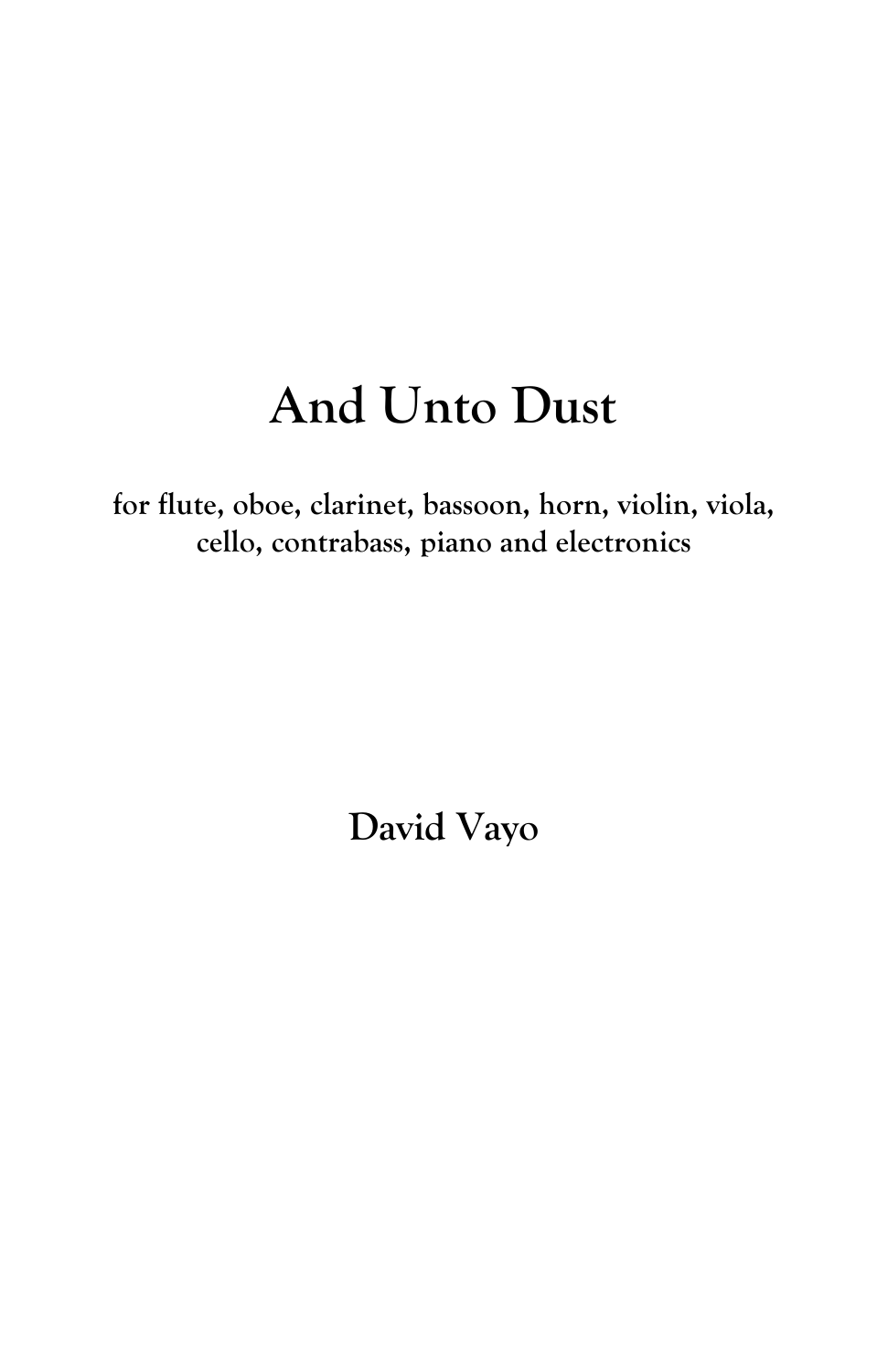### **Technical Notes**

**Each instrument should be amplified with a microphone (for piano, a PZM mic is preferred.) The left-right position of each instrument in the speakers should correspond to its placement onstage.**

**A sound engineer is required during the performance, to adjust mixer levels and add effects as indicated in the score.**

**Unless otherwise indicated, all written dynamics in the score should equal the dynamics heard through the speakers, with the understanding that the speakers will add presence. Where dynamics are given in the Sound Tech staff, they indicate the level at which those instruments should be heard in the speakers, regardless of the dynamic in the instruments' staves.** 

**The following effects should be programmed beforehand on one or more digital effects devices connected to the mixer, and added as indicated during the performance:**

**Echo 1: A single echo, ca 1.2 seconds after the original sound**

**Echo 2: A series of rapid slapback echoes, each series lasting slightly longer than .5 sec.**

**Echo 3: A single slapback echo (or possibly two, for added fullness)**

**Echo 4: A single echo, equal in volume to the original sound, occurring at a time interval of one beat at MM = 72 (approx. .83 sec.)**

**Echo 5: A series of ca. 8 echoes, with a rate of one echo per .5 second, gradually fading in volume. If available, add some chorus as well.**

**Reverb 1: Very long, cavernous**

**Reverb 2: Full, but dissipating completely in ca. 2 seconds**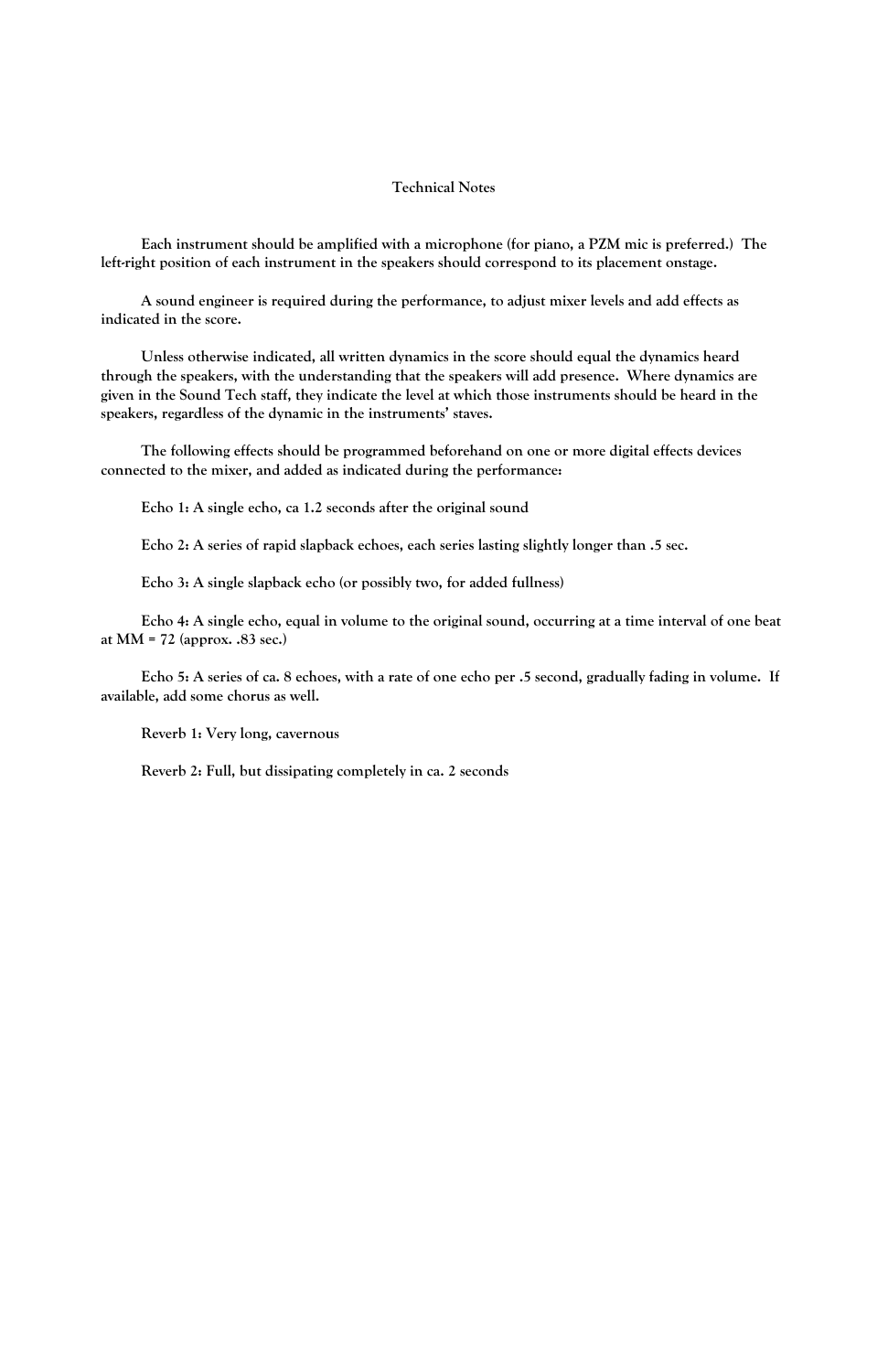

Copyright ©2014 David Vayo/Growth Medium Music All Rights Reserved

## **C Score** *fo r t h e F i ft h H o u se E n se m b le*

# **AND UNTO DUST** David Vayo (2014)

\* Chant-like whispers. 1-2 syllables per second; avoid a steady rhythm. Choose from given syllables in any order. Use syllables from the second row a little less often than those in the first row. Clarinetist: the "th" sound is hard (as in "thing").

\*\* Rub lower and central parts of palms together in a continuous circular motion, completing each rotation in approximately 2 seconds.

\*\*\* Bow directly on bridge to produce unpitched noise. Uneven rhythms, averaging ca. one bow change per second. Accent each note lightly.

\*\*\*\* With hands together as if praying, rub fingers and top part (only) of palms together vertically, alternating the hand that moves up and the one that moves down.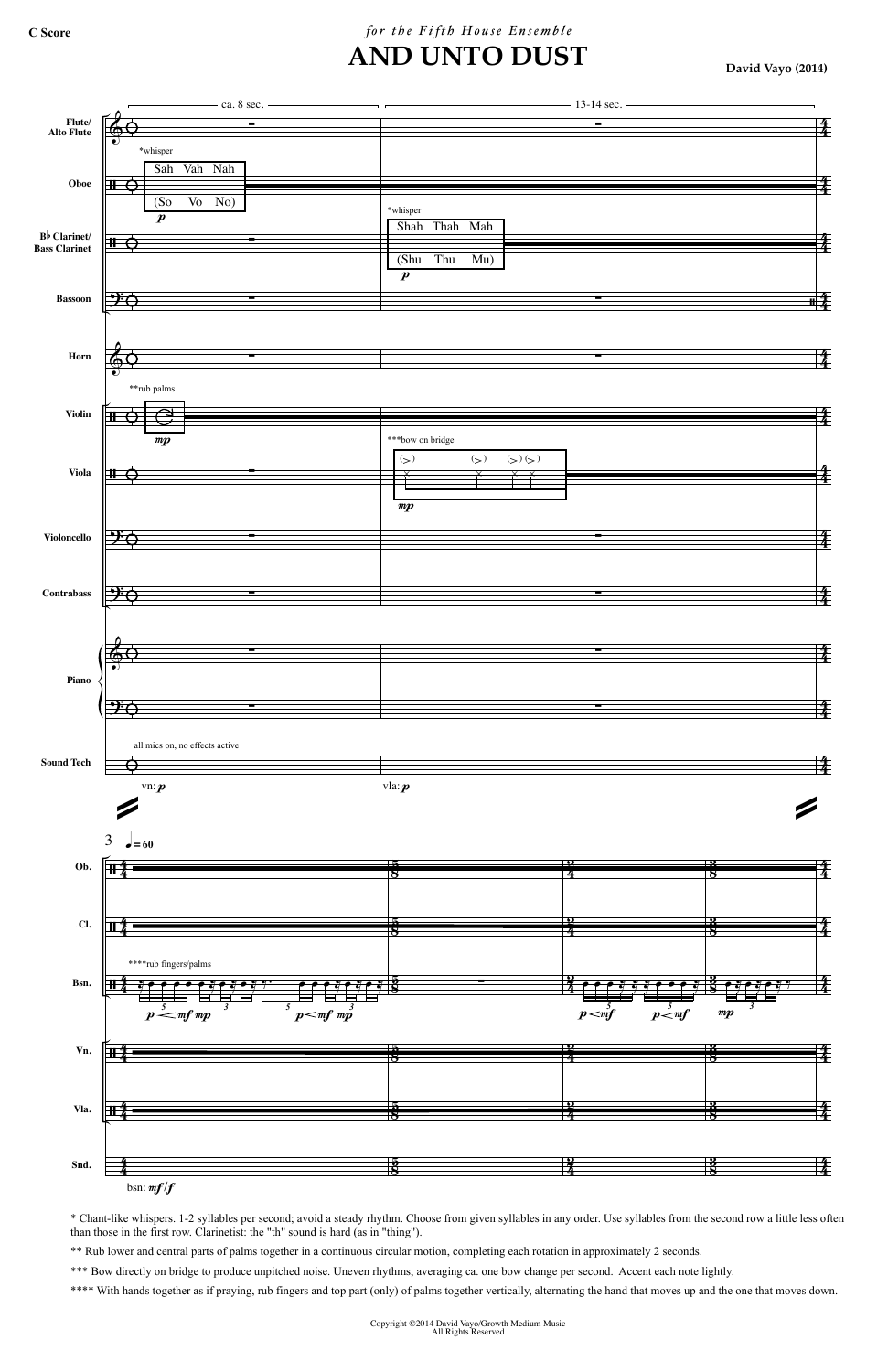

\* Bass harmonics: sounding pitches are notated in concert pitch.

\*\* Repeat the arpeggio for the duration of the arrow; each arpeggiation up and down should last 3 to 4 beats.

\*\*\* Blow air through horn, articulating each note with a "TFF" consonant.

\*\*\*\* Damp strings with fingers at end closest to keyboard.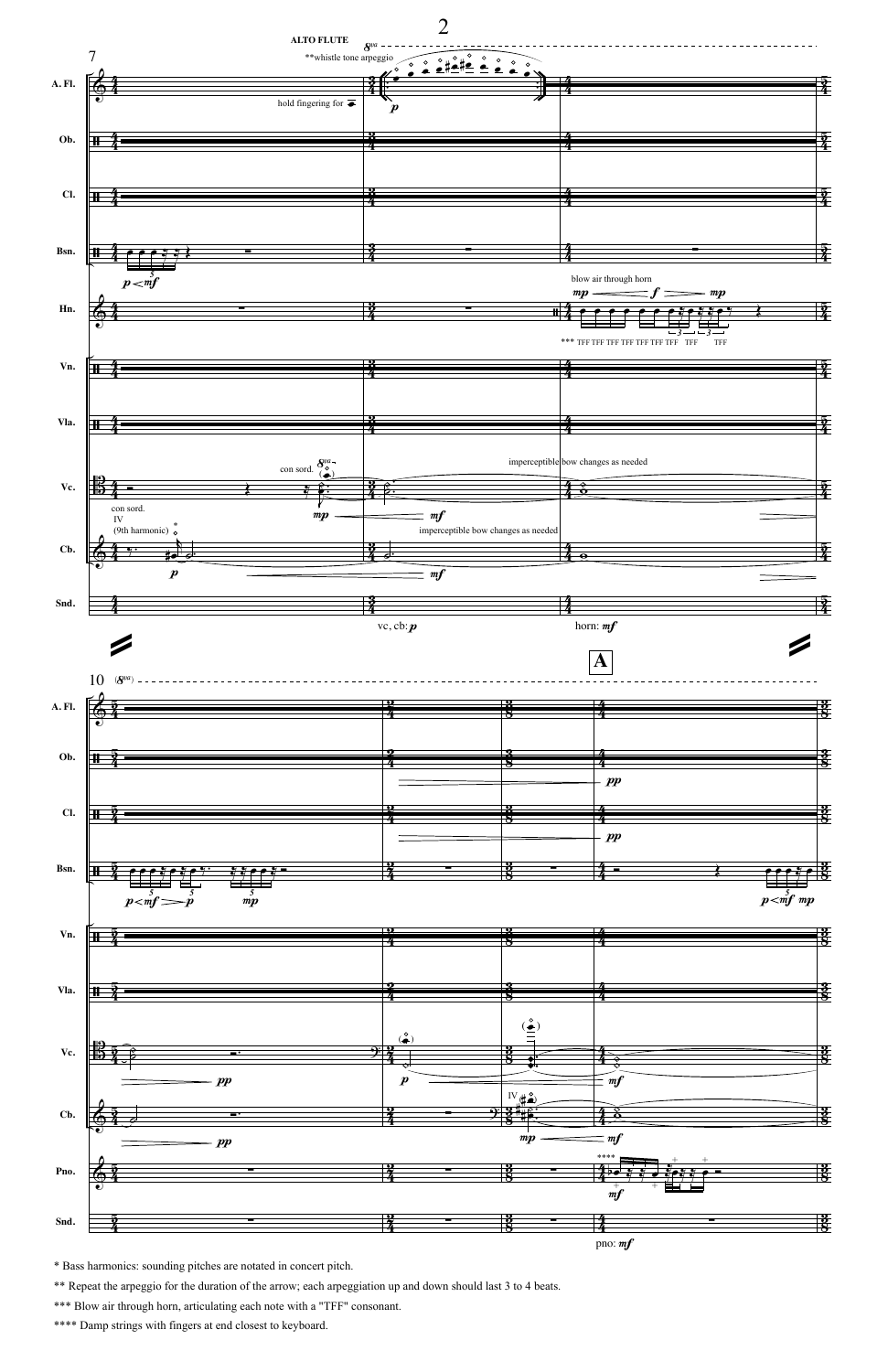





\* Repeat arpeggio for the duration of the arrow; each arpeggiation up and down should last 2 to 3 beats. Long bowstrokes, change as needed.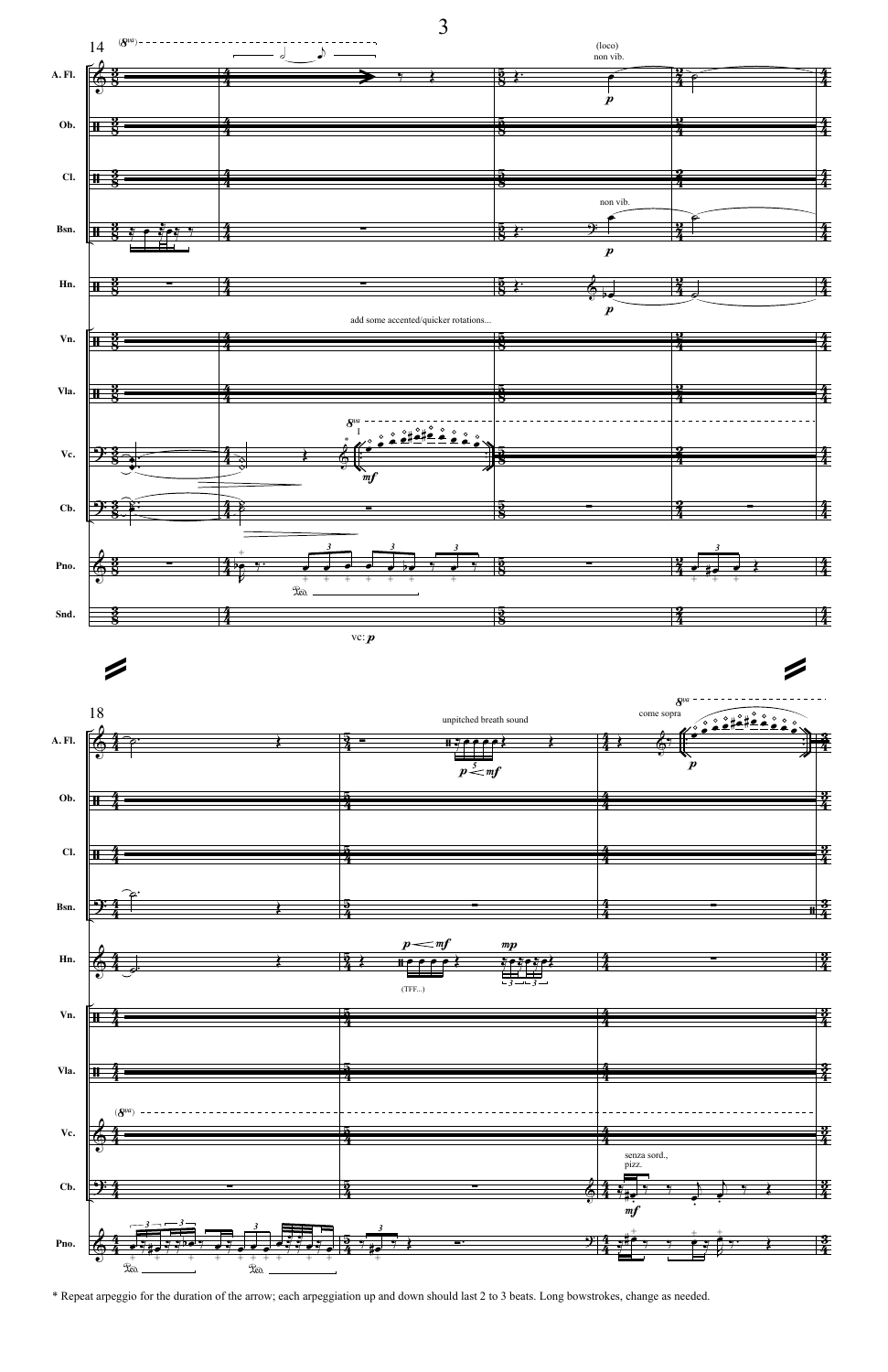

\* Rub lower and central parts of palms together in a continuous circular motion, completing each rotation in approximately 2 seconds. Include quicker, accented rotations at irregular intervals, averaging about one every 2 seconds.

\*\* Add one echo that begins ca. 1.2 sec. following original sound.

\*\*\* Pick up guitar pick in one hand, tuning fork in the other.

\*\*\*\* Pluck string forcefully with guitar pick. \*\*\*\*\* Touch handle of tuning fork to vibrating string for the duration of the given note; a buzzing tone will result.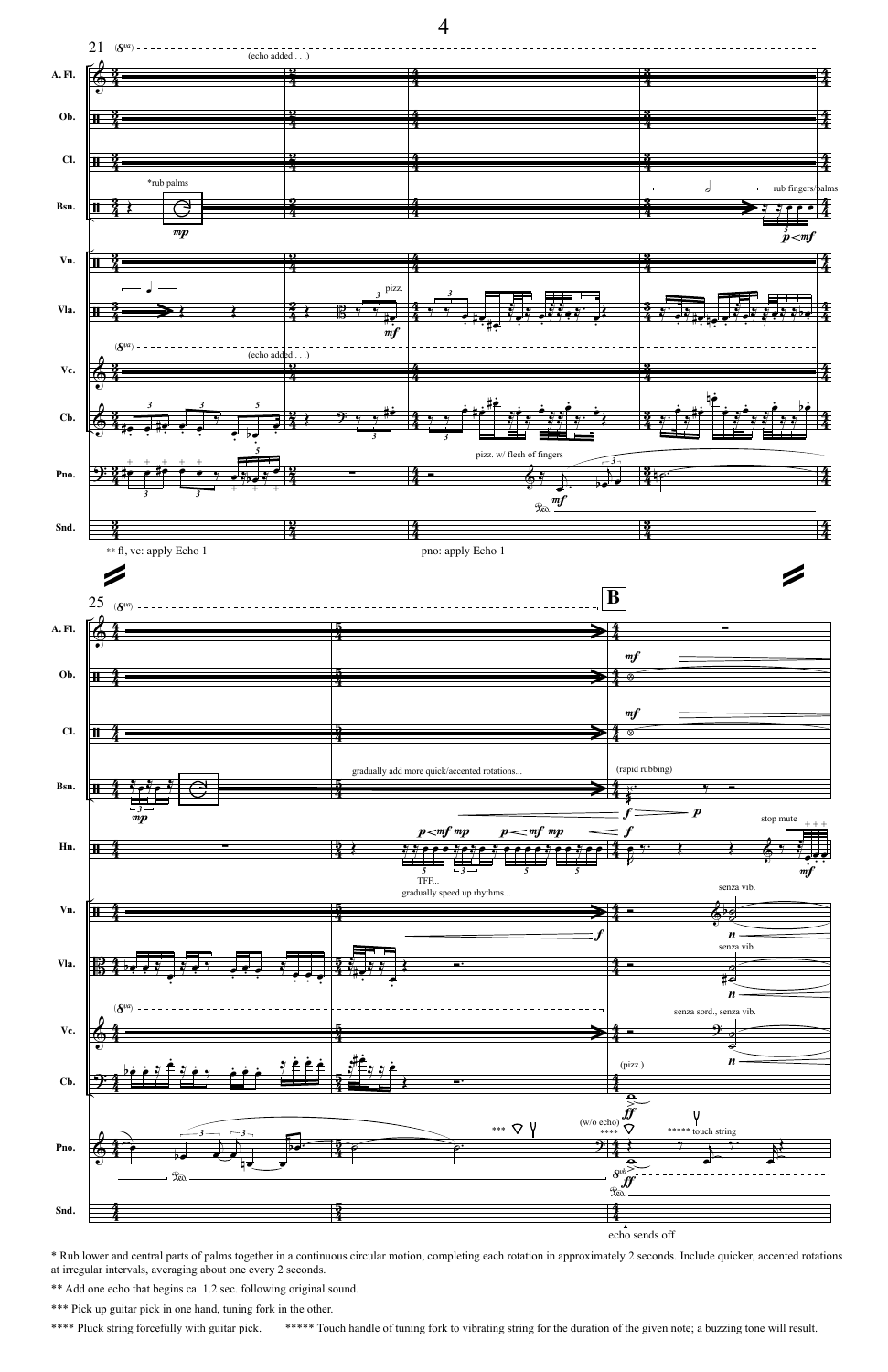

\* Play indicated notes on keyboard with right hand, touching nodes on strings with left hand to produce the harmonics in parentheses.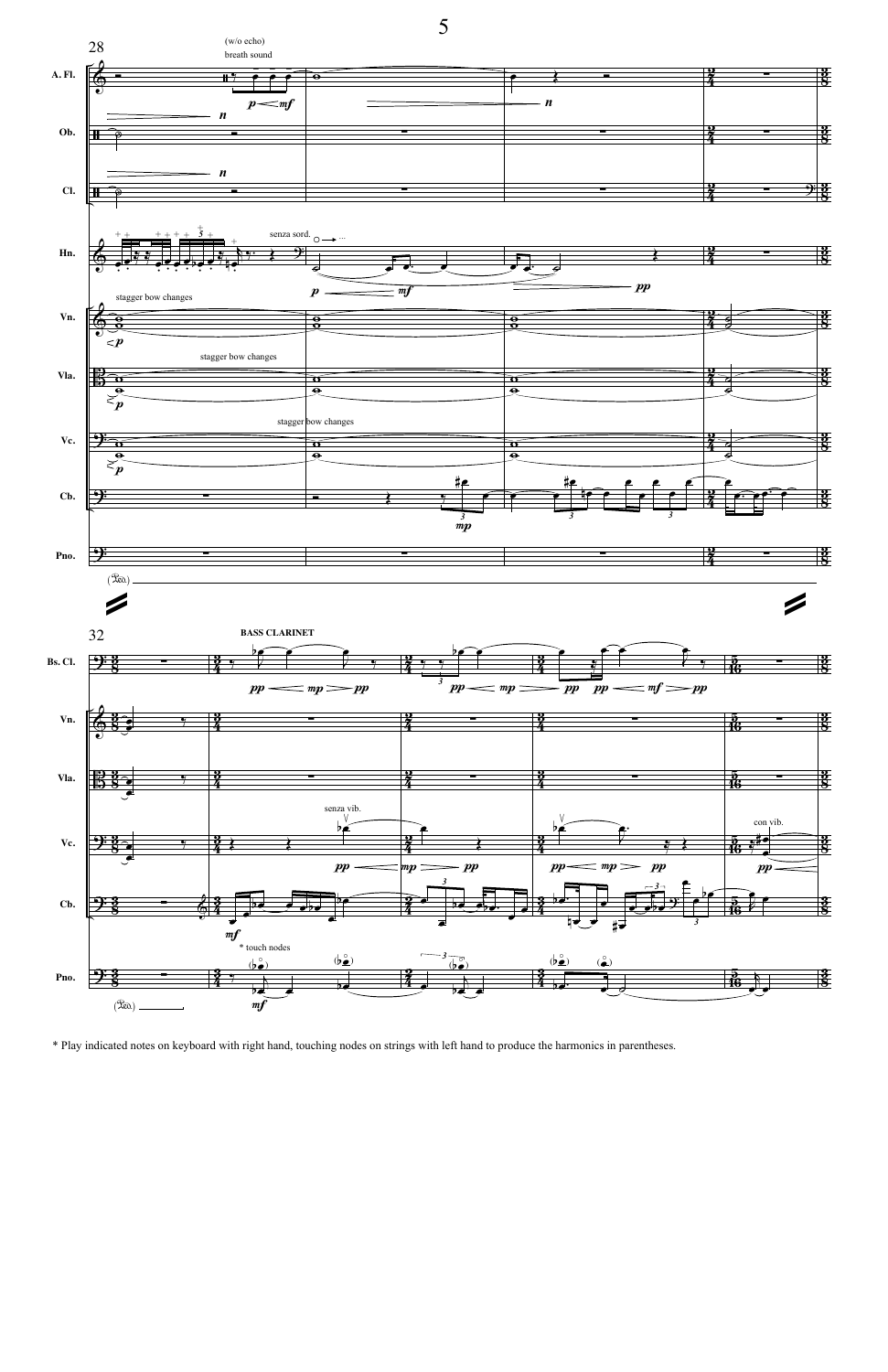

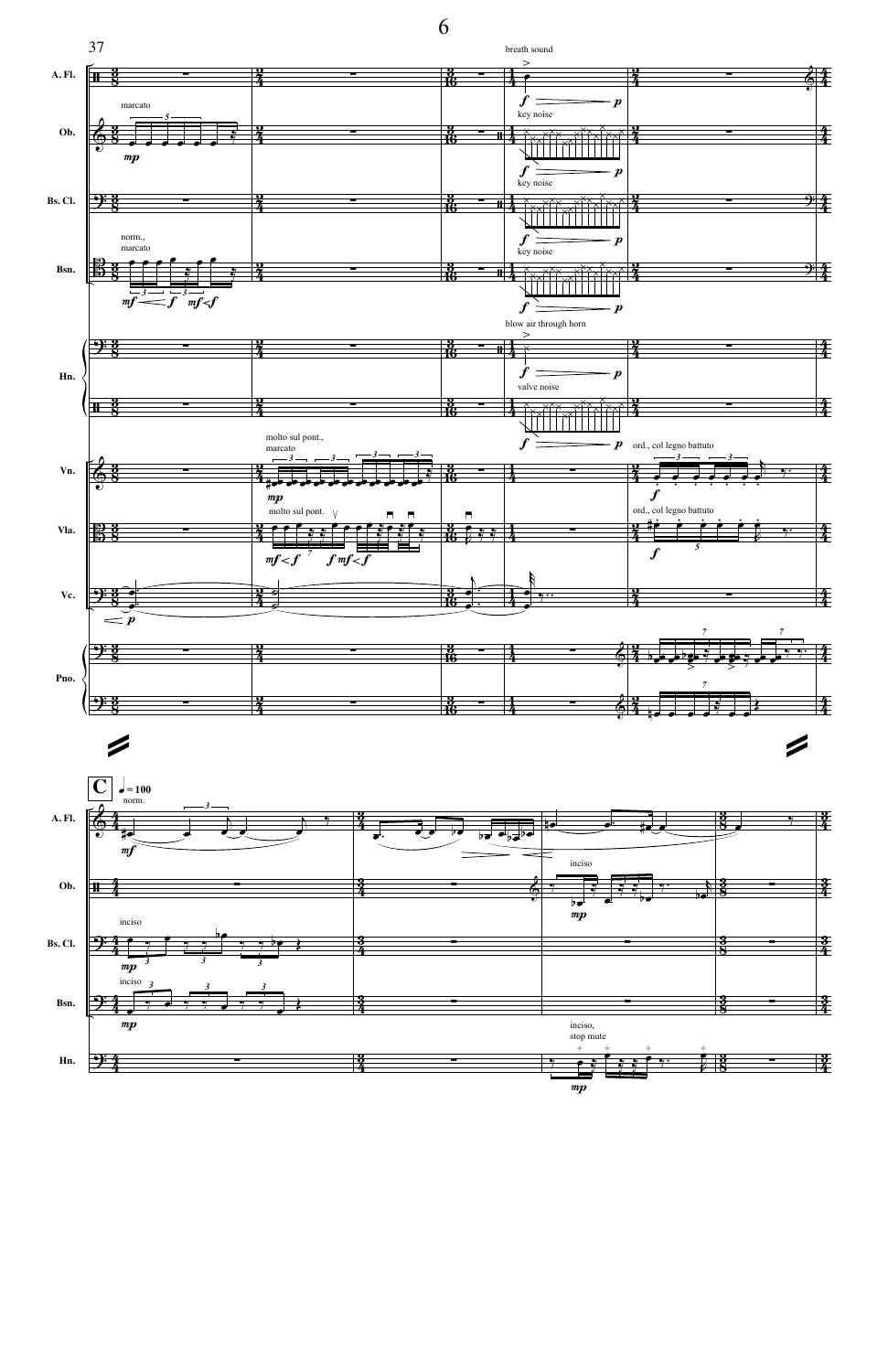







\* With hands, play on two of the metal struts inside the piano, like beating drums. Choose struts that produce resonant conga-like sounds, one relatively low in pitch and the other relatively high.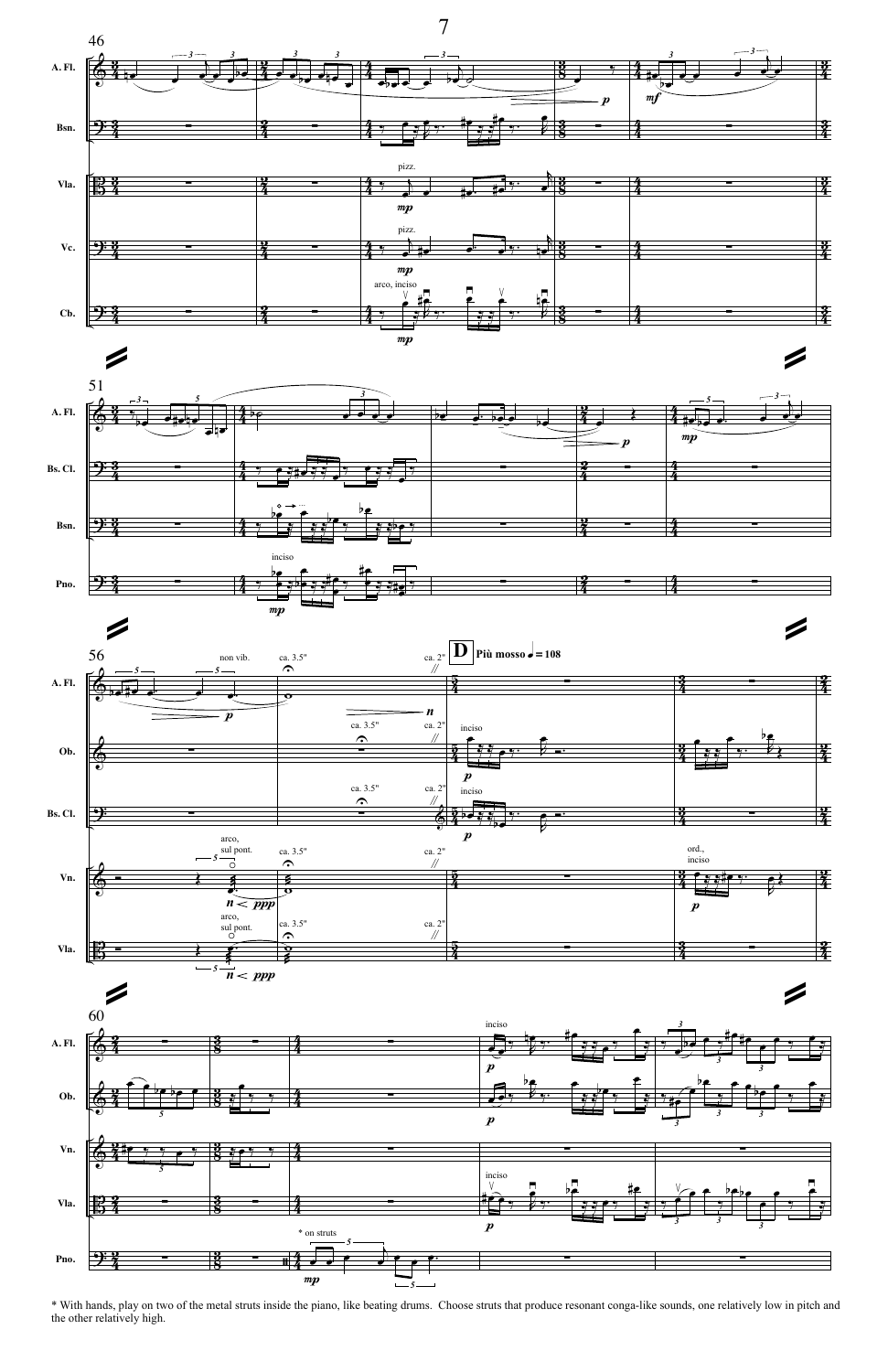



\* A series of rapid slapback echos, each series lasting slightly longer than 1/2 second.

\*\* Whispered "TS" sound into microphone. It should sound similar to a cymbal being hit with a drumstick.

\*\*\*  $\circ$  = stress; less than an accent, analogous to a stress on a downbeat.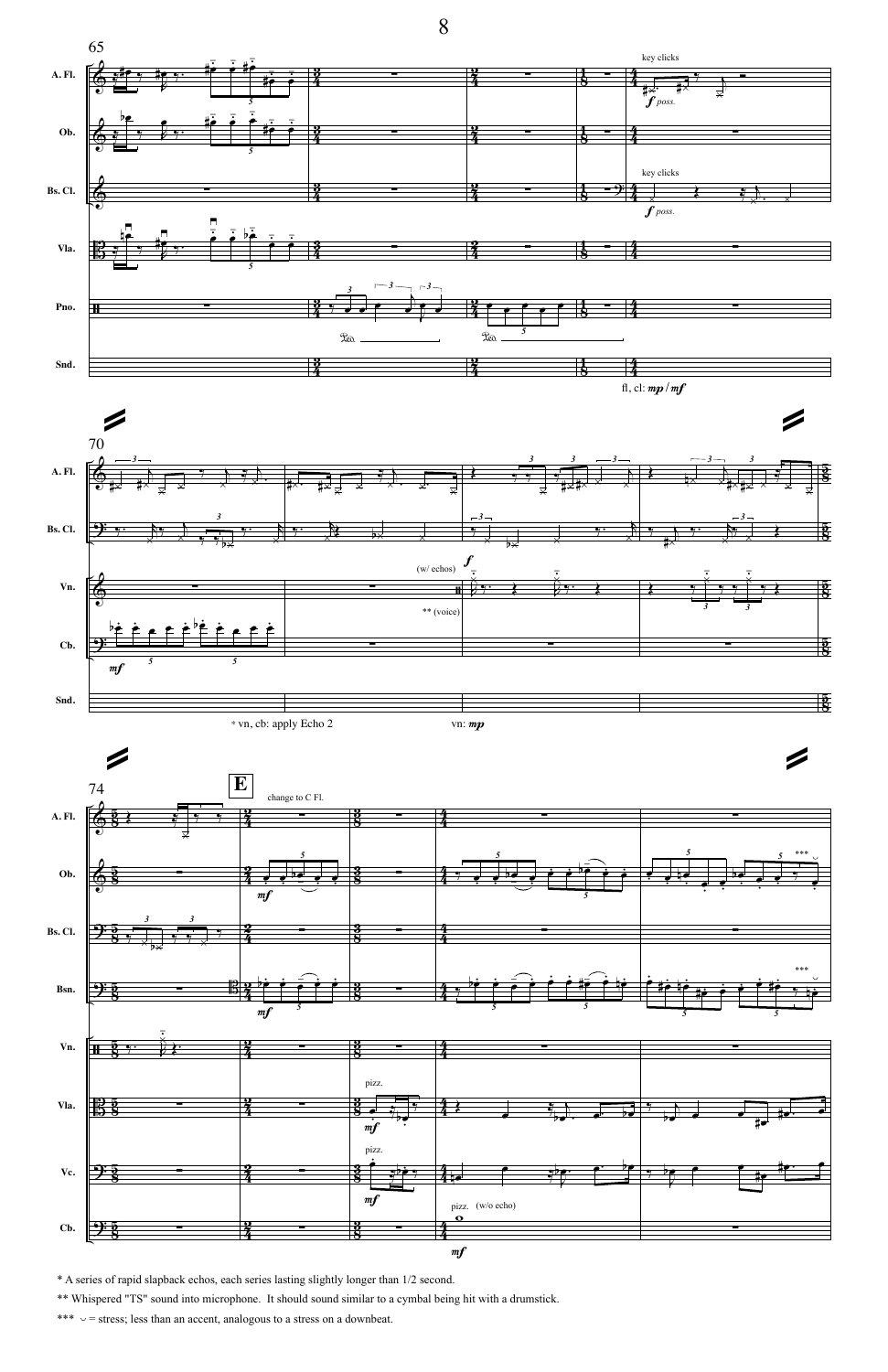

\* apply Reverb 1 to all strings

\* Very long, cavernous reverb.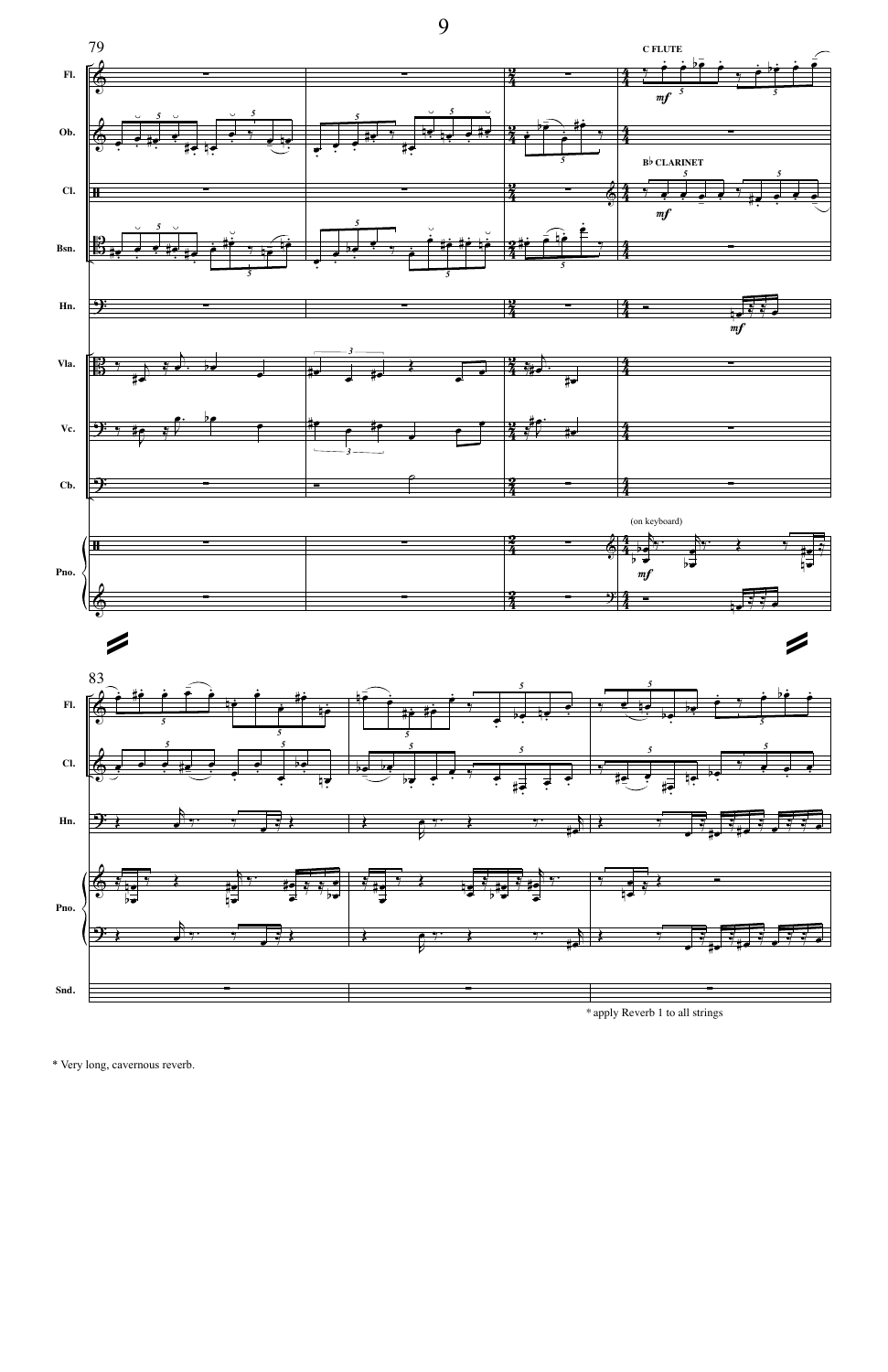

rebalance cl/vn/vla

 $* \sim$  = stress; less than an accent, analogous to a stress on a downbeat.

\*\* Chant-like whispers. 1-2 syllables per second; avoid a steady rhythm. Choose from given syllables in any order. Use syllables from the second row a little less often than those in the first row. Violist: the "th" sound is hard (as in "thing").

\*\*\* Bow directly on bridge to produce unpitched noise. Uneven rhythms, averaging ca. one bow change per second. Accent each note lightly.

\*\*\*\* Rub lower and central parts of palms together in a continuous circular motion, completing each rotation in approximately 2 seconds.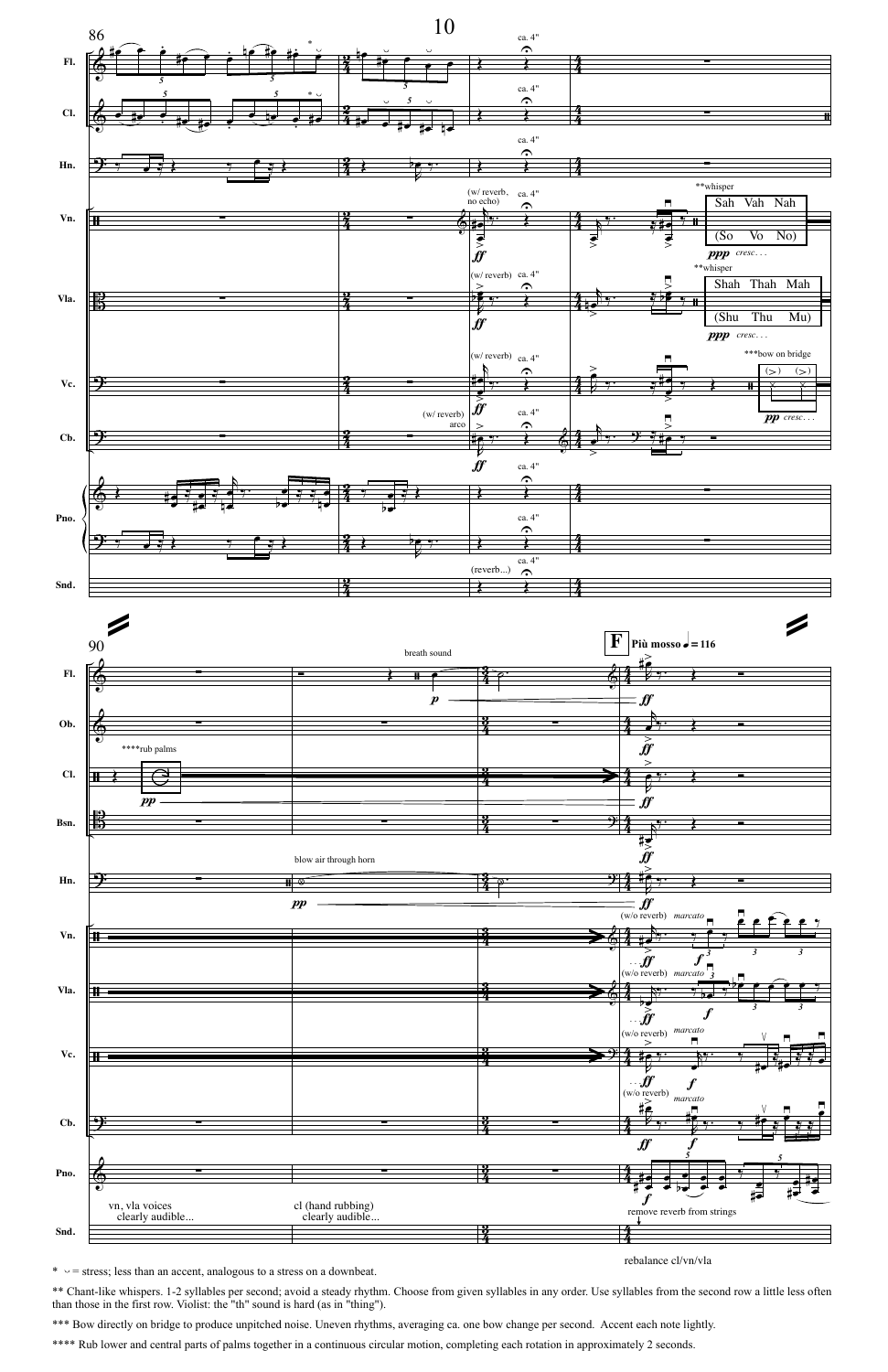



 $\epsilon$  = stress; less than an accent, analogous to a stress on a downbeat.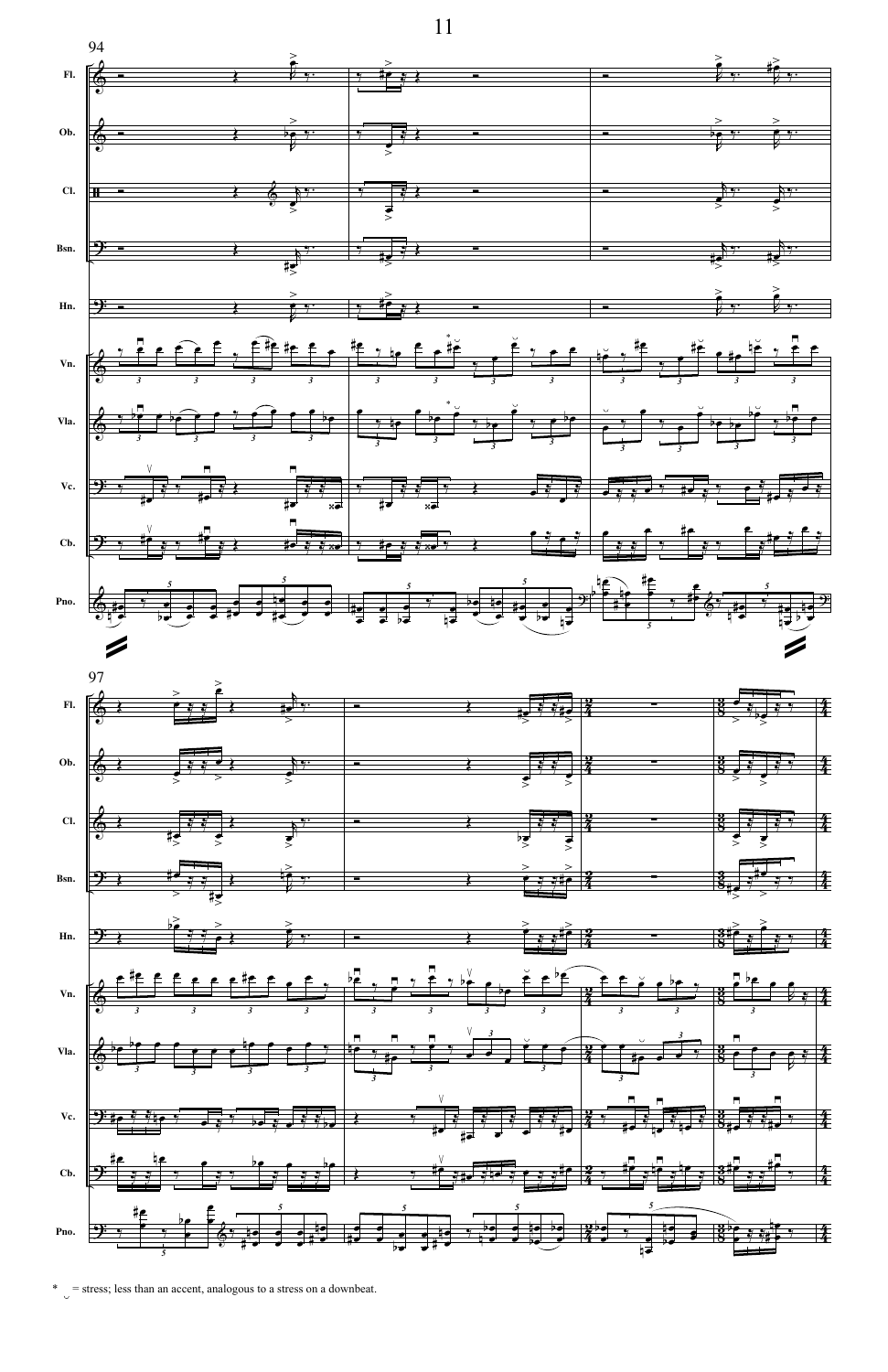

\* Pluck string with guitar pick.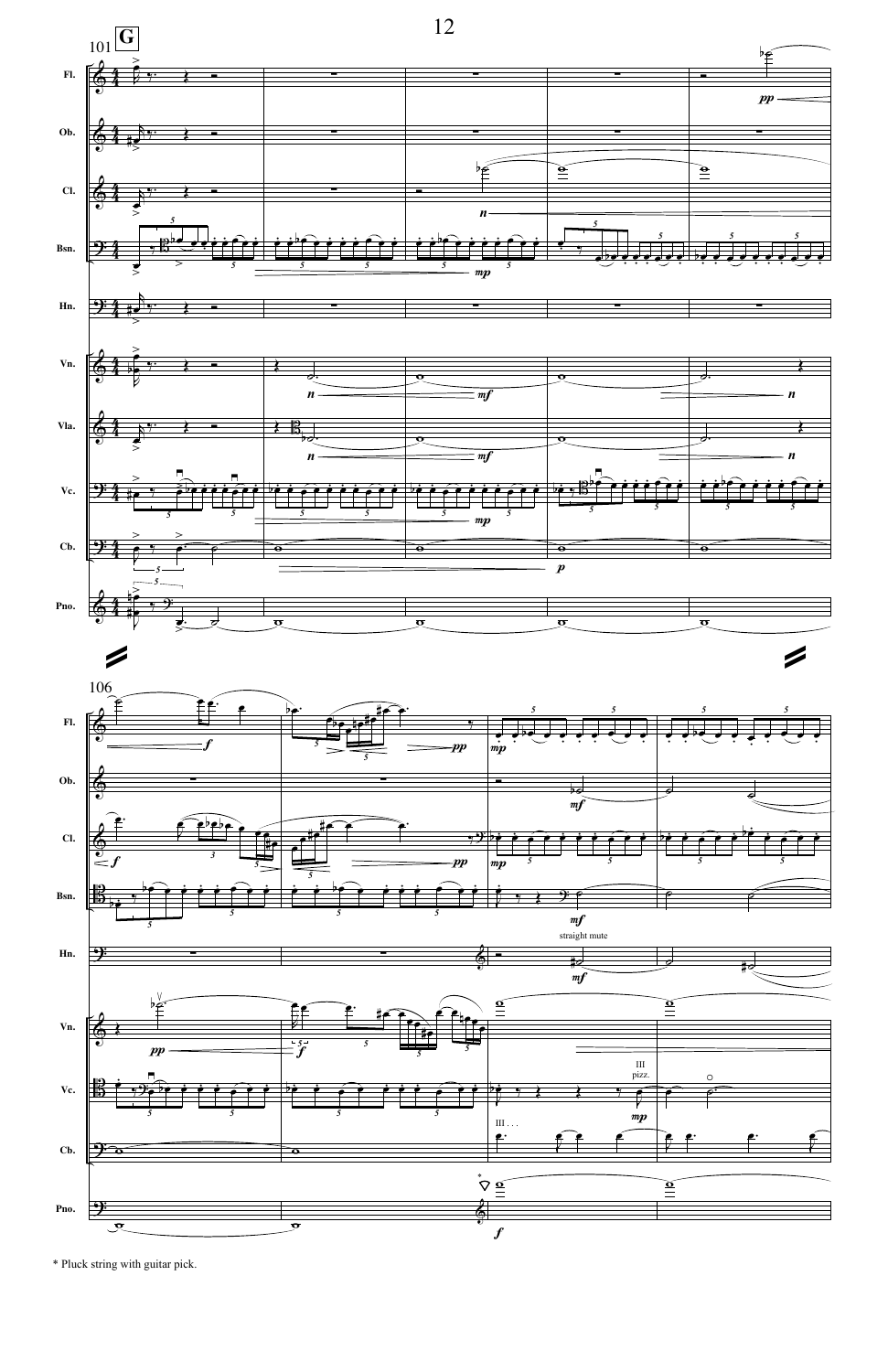



\* Bass harmonics written in concert pitch.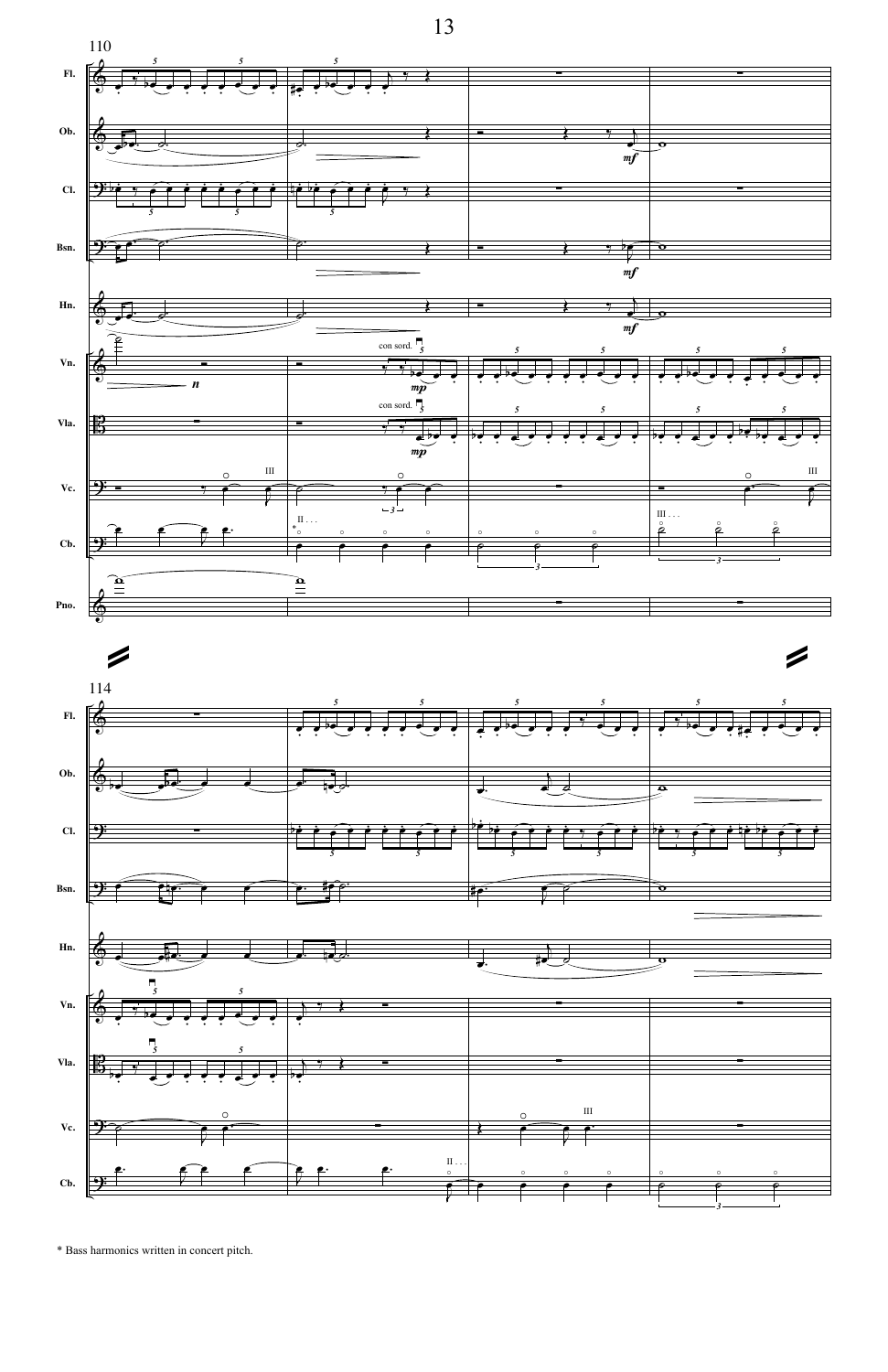



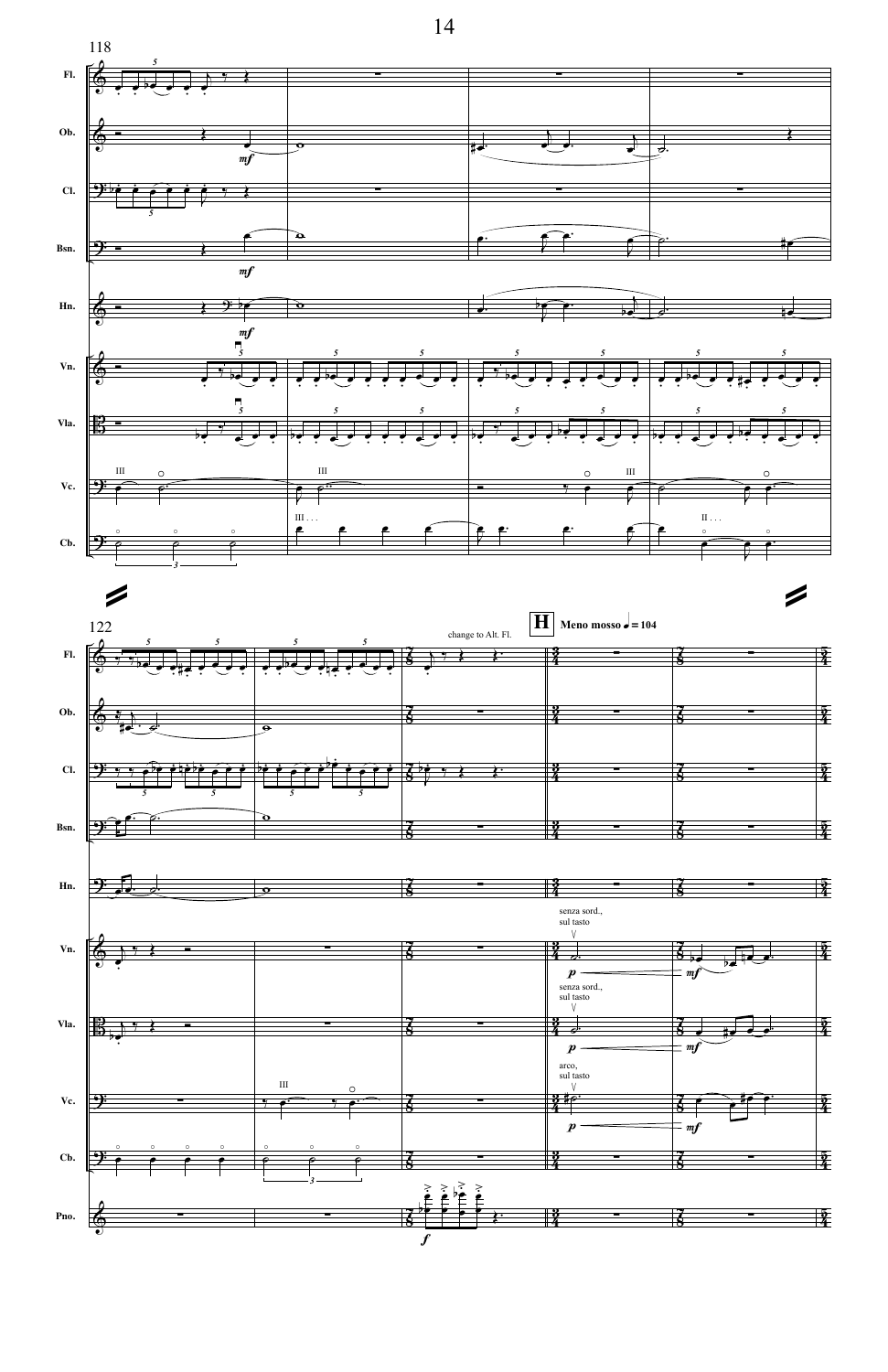



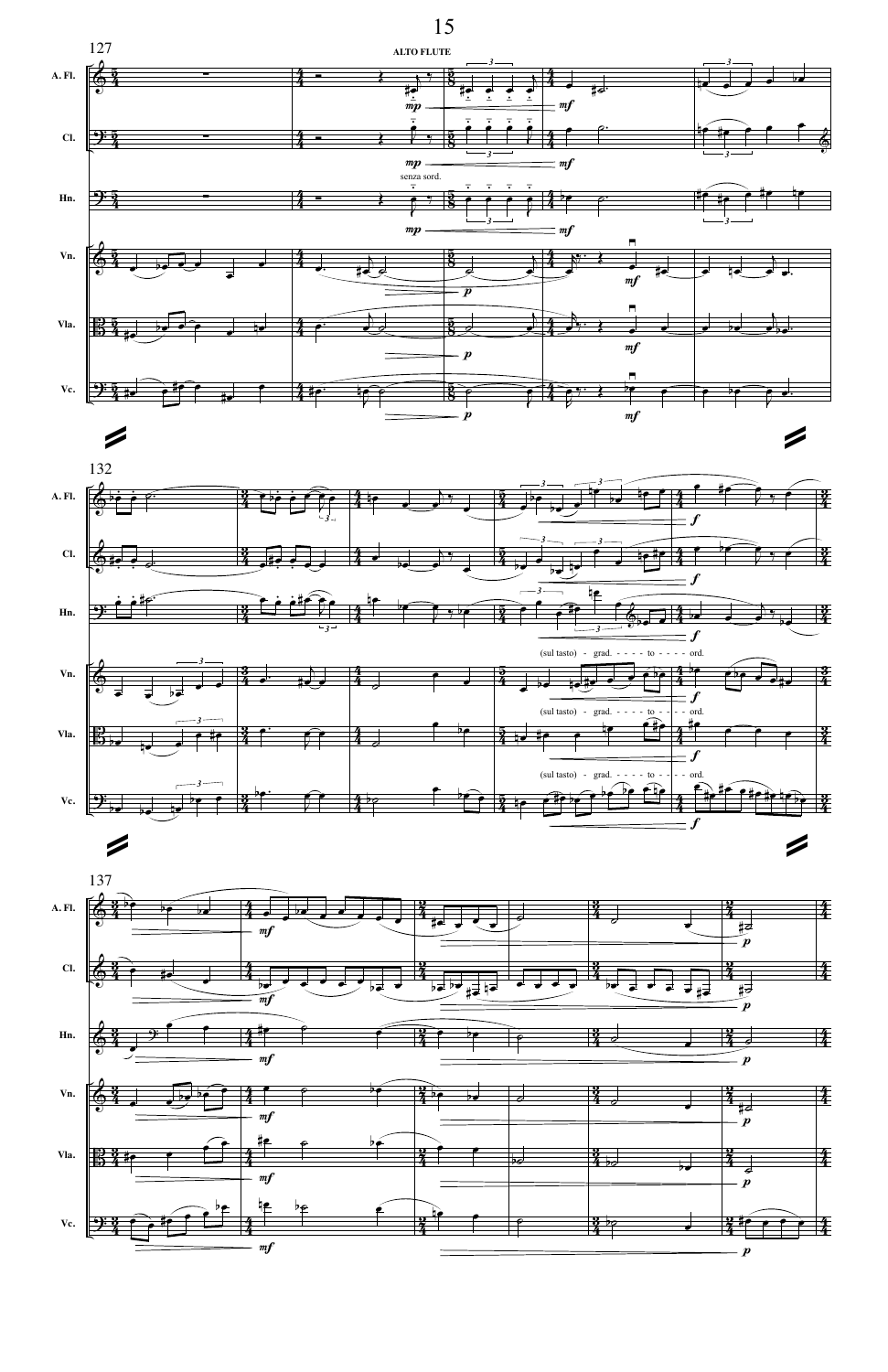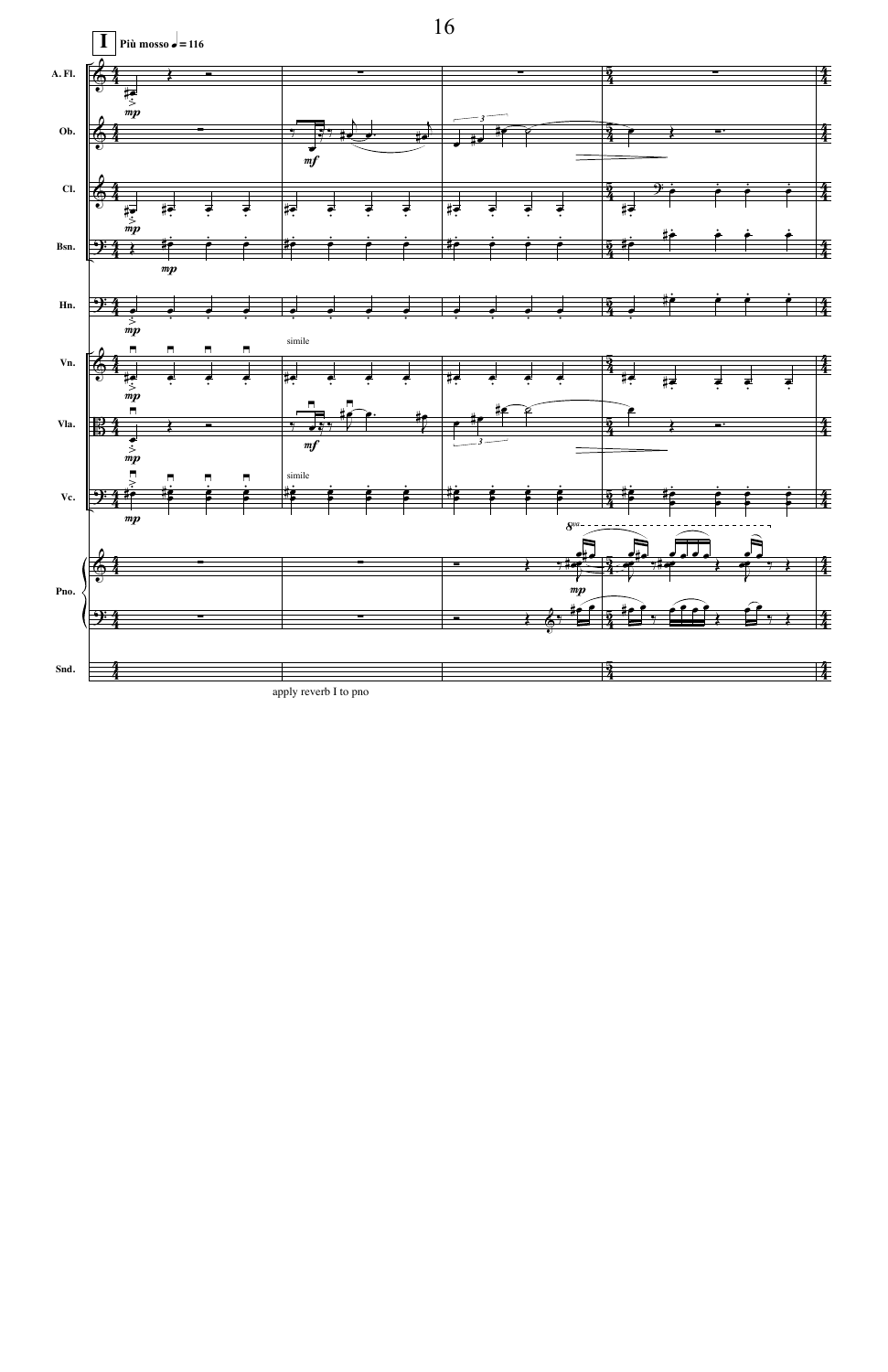



<sup>\*</sup> A single slapback echo (or possibly two, for added fullness).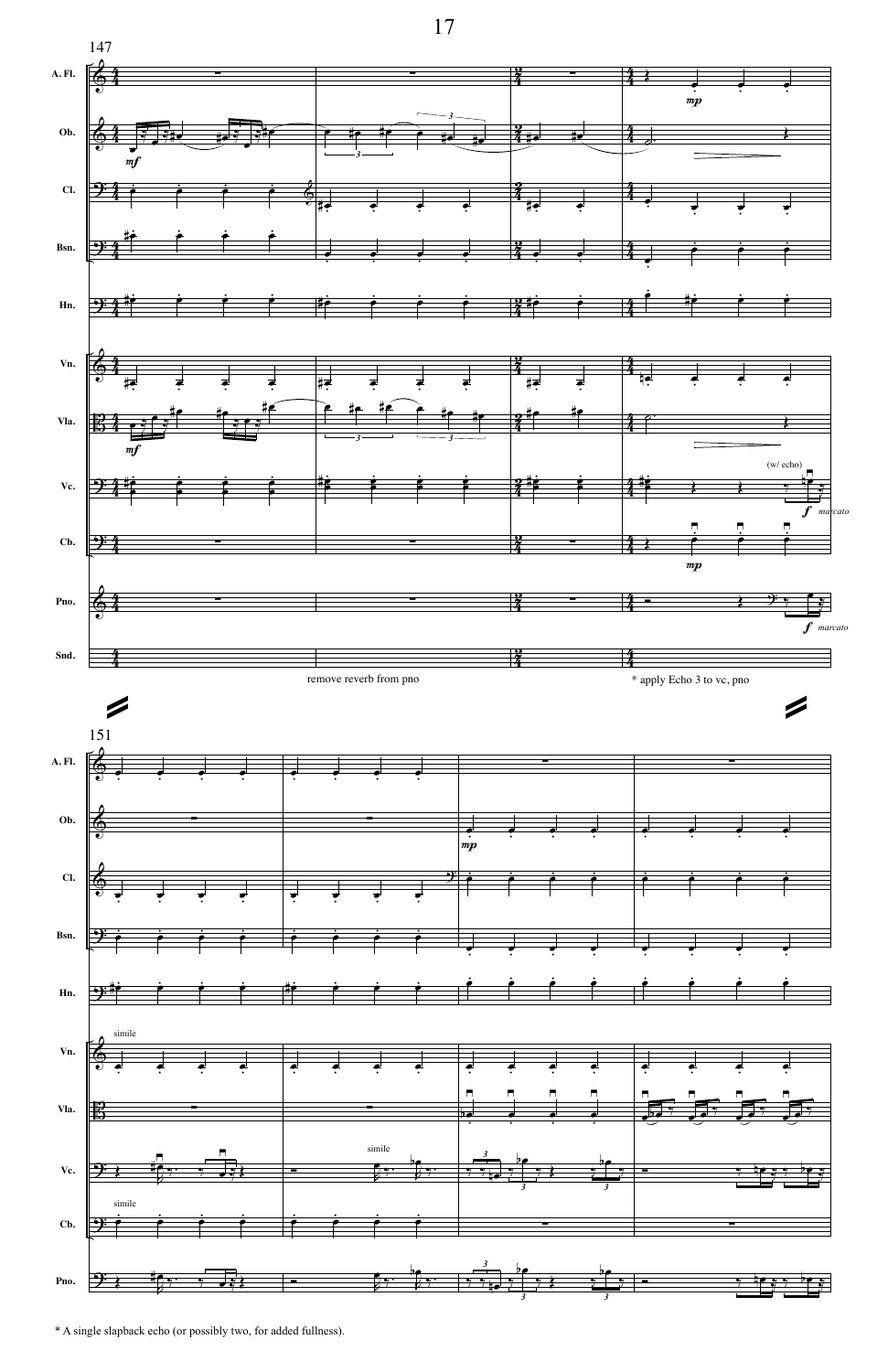

\* Reverb II should be shorter than Reverb I, dissipating within ca. 2 seconds.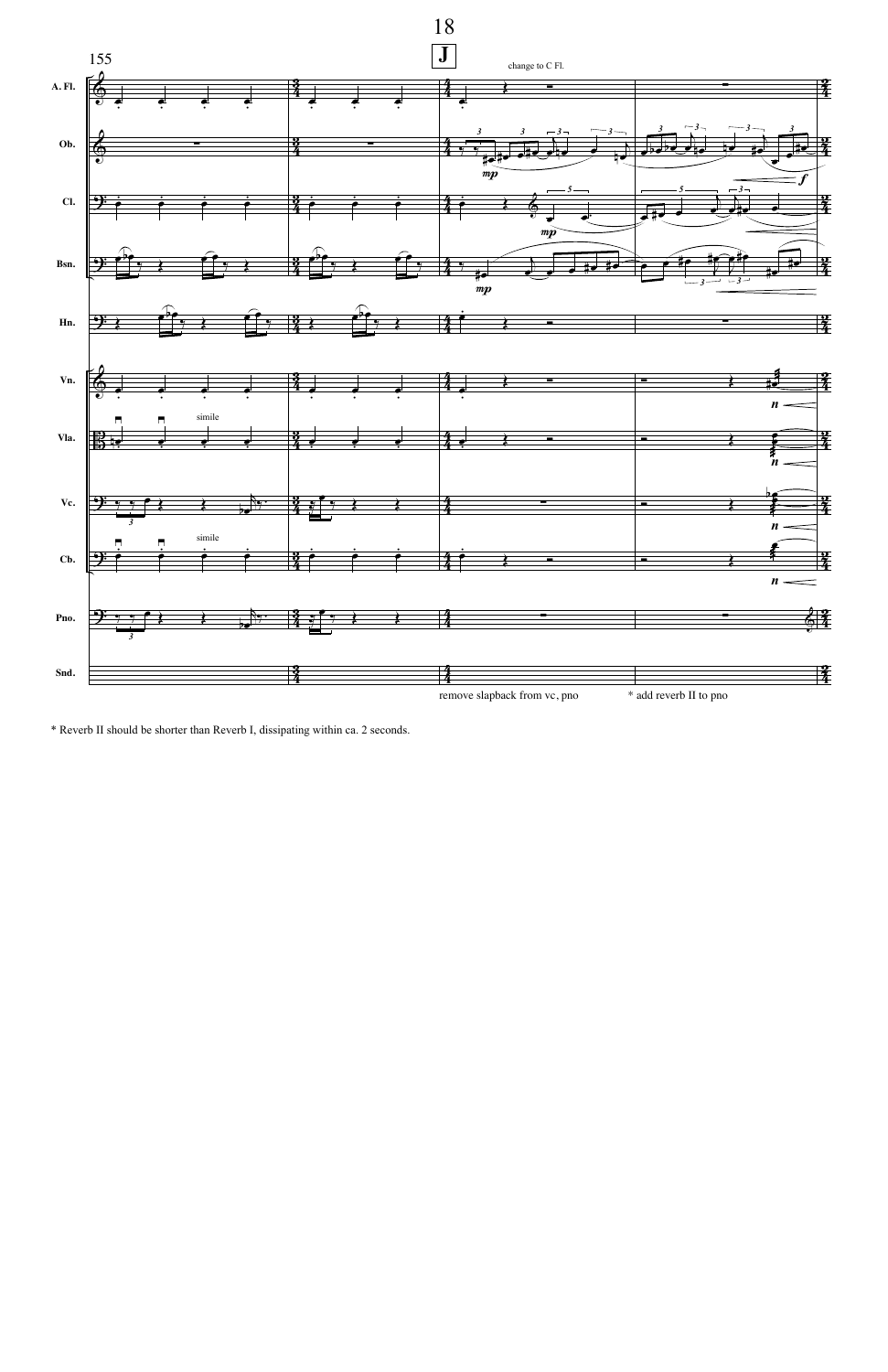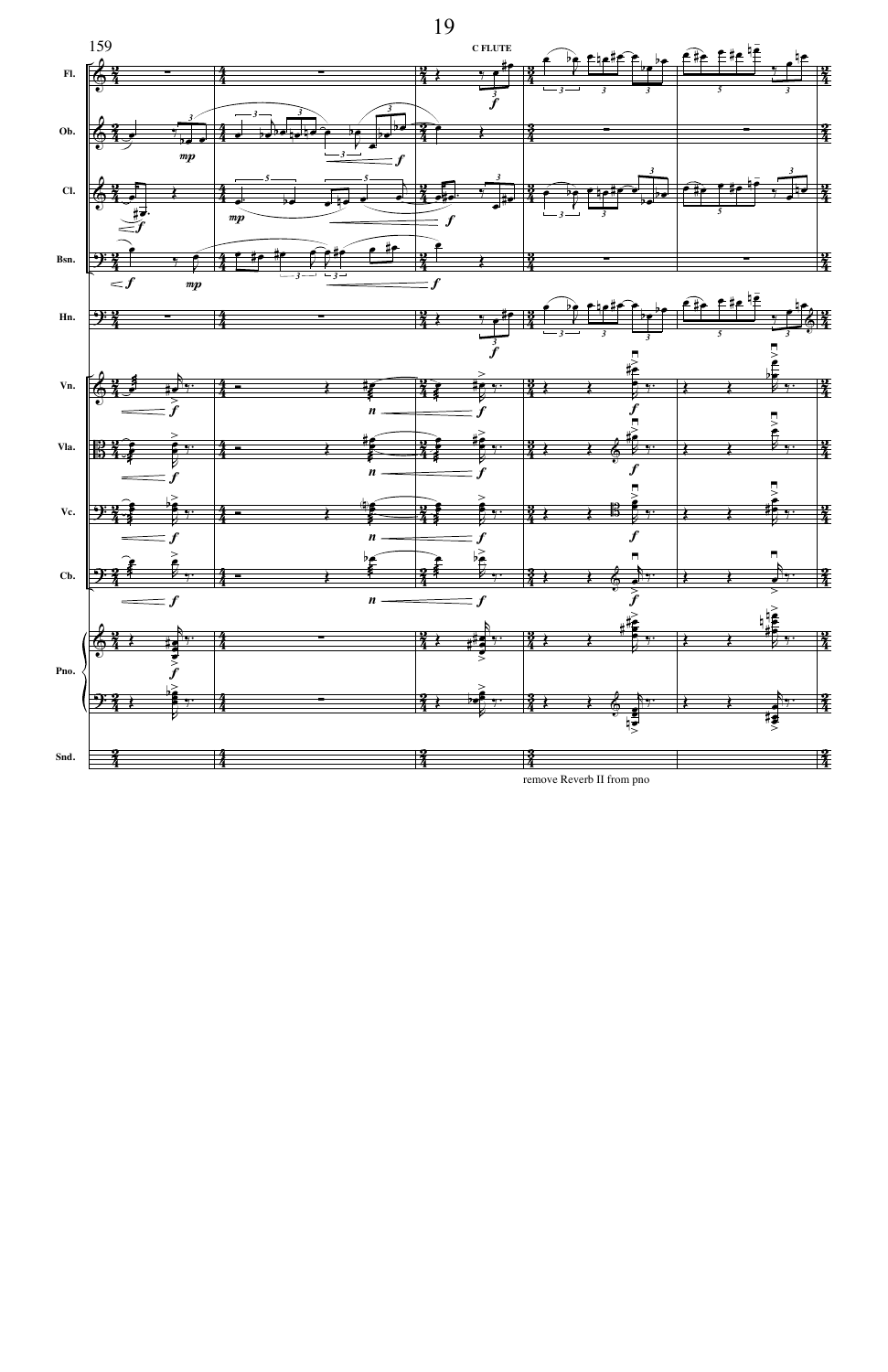

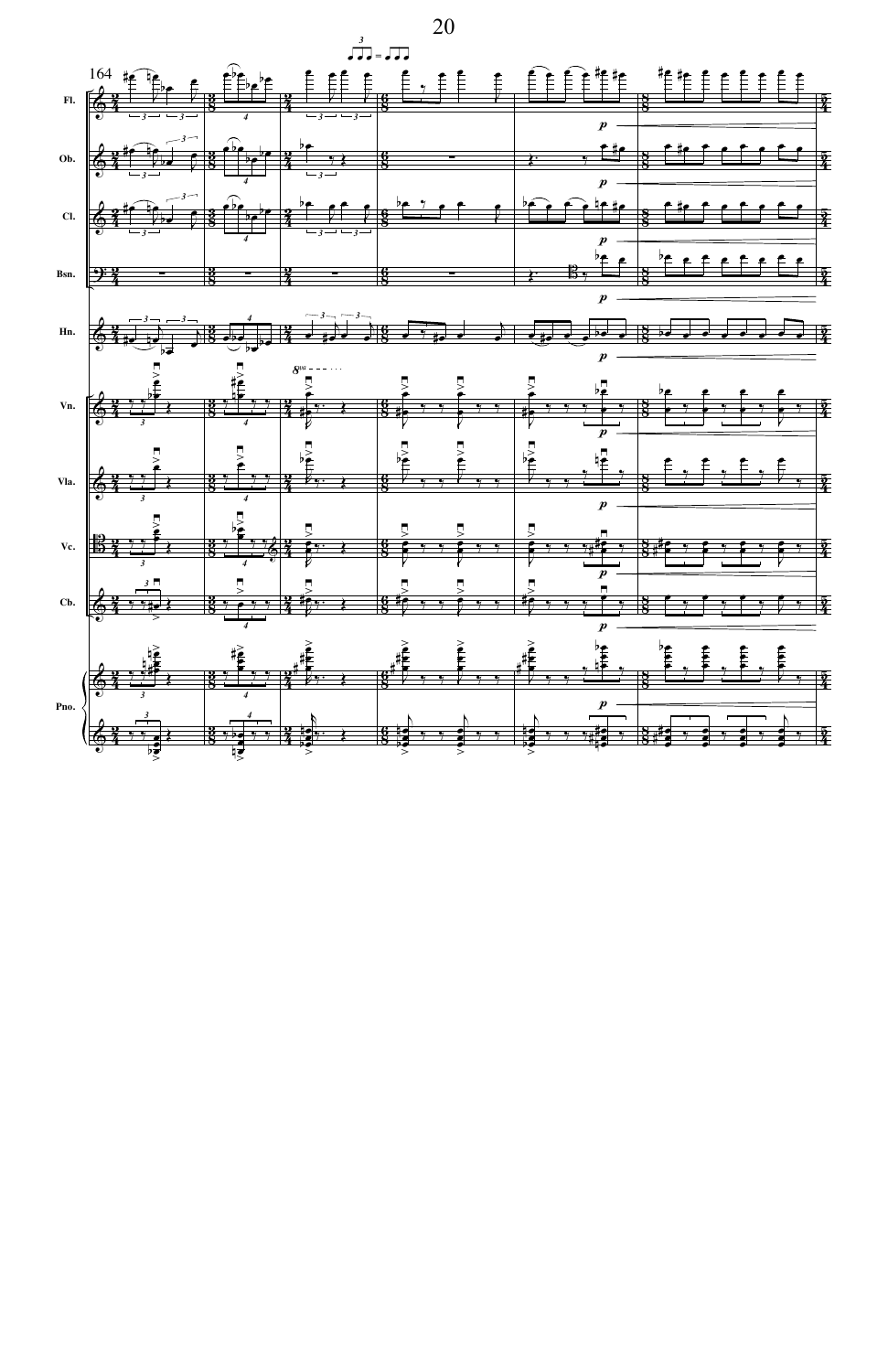

\*\*\* Repeat bracketed figure constantly for the duration of the arrow. Vary the figure's speed ad lib., from 1.2 seconds for the entire figure at the slowest to .6 seconds at the quickest.

\*\*\*\* Diminuendo the overall dynamic level (continuing to observe the individual decrescendi on each figure) until the beginning of the figure is played  $m f$ .



\* Repeat bracketed figure for the duration of the arrow. Vary the figure's duration ad lib. within the range of 1 to 2 seconds.

\*\* Arpeggiate harmonics continously on the G string for the duration of the arrow. Vary speed ad lib., averaging about 2 seconds to arpeggiate up and back down. Also vary shape of arpeggio ad lib., for example: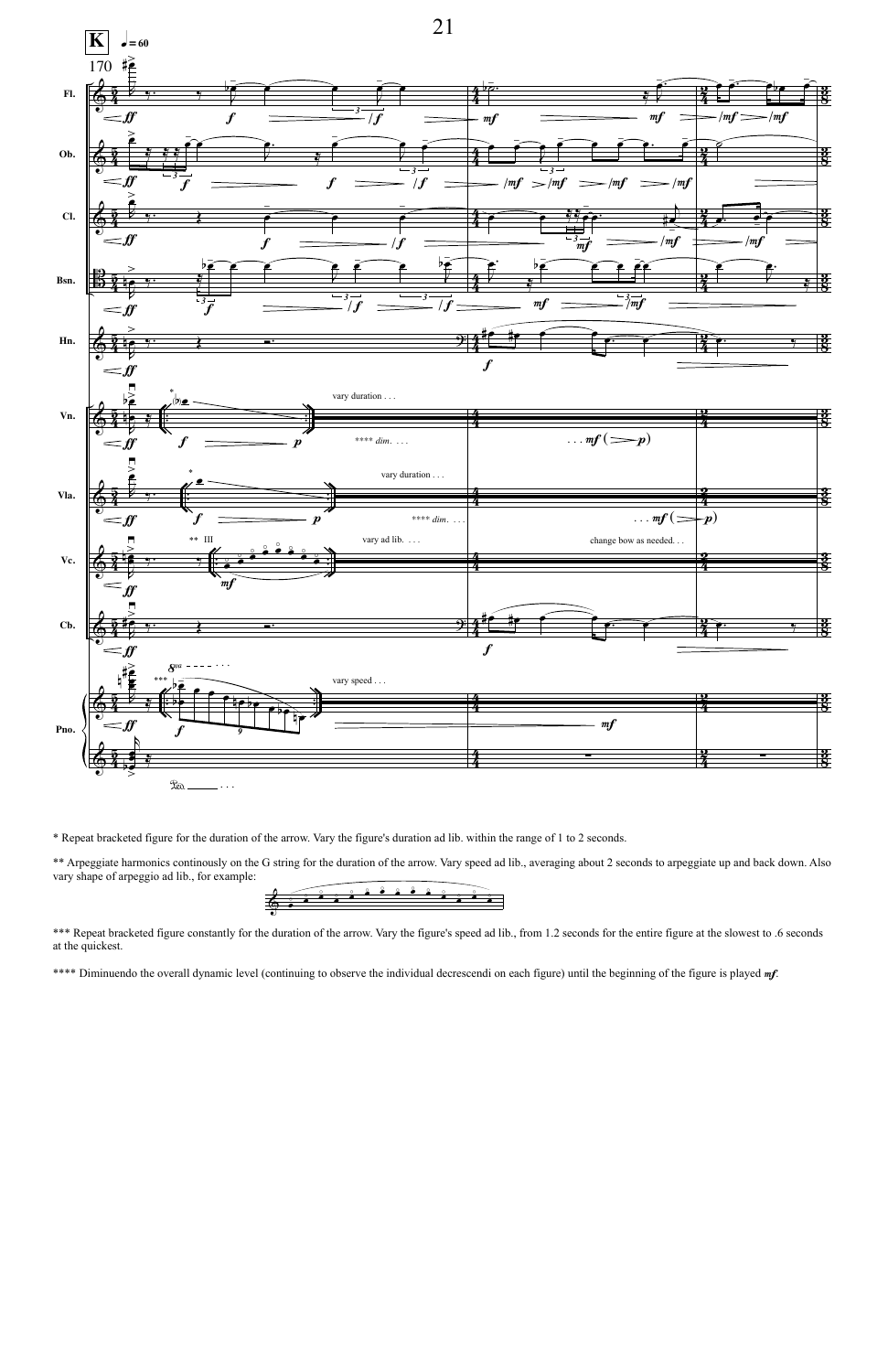

\* Occasionally substitute one of the given figures for the original figure.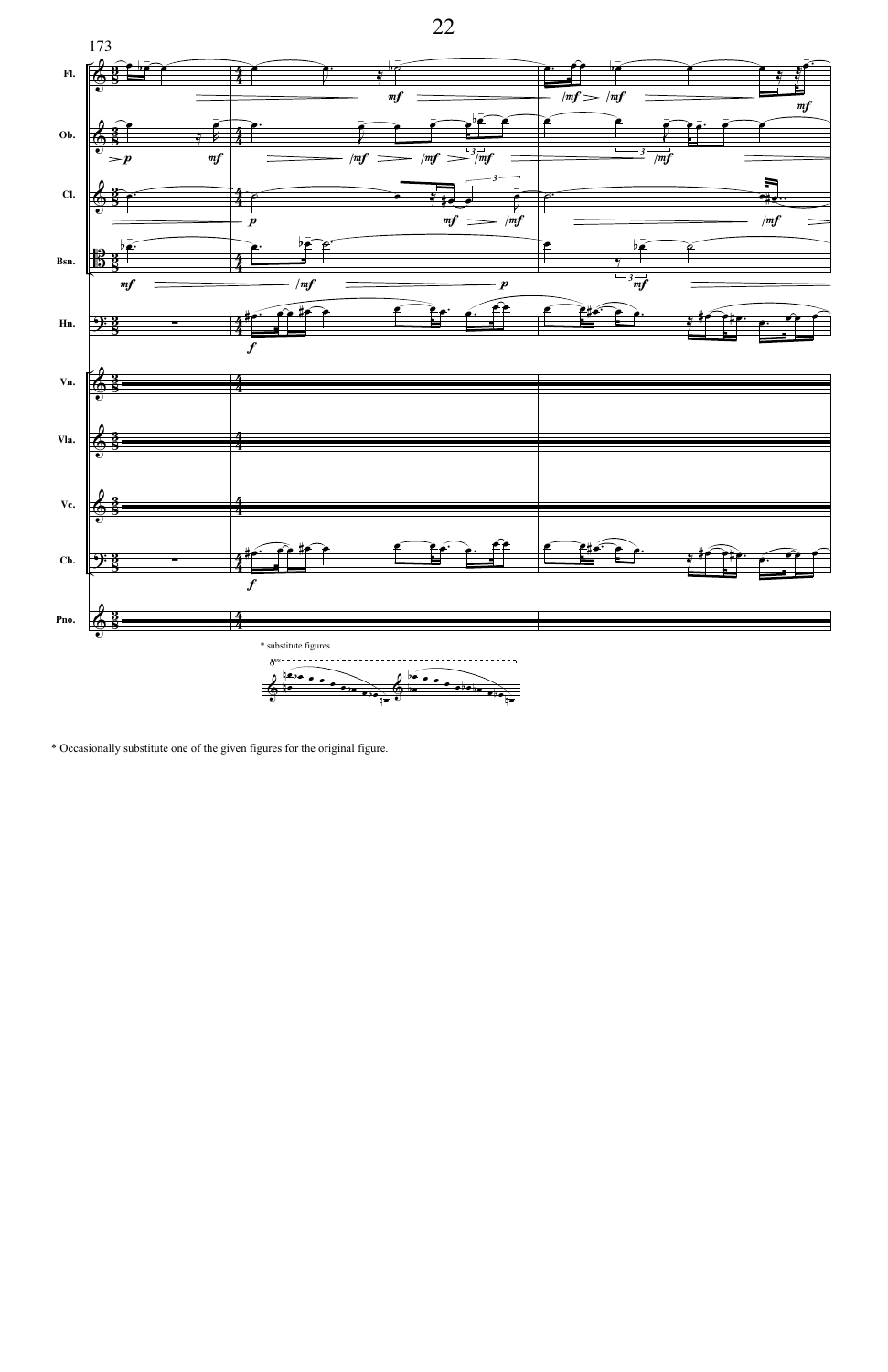

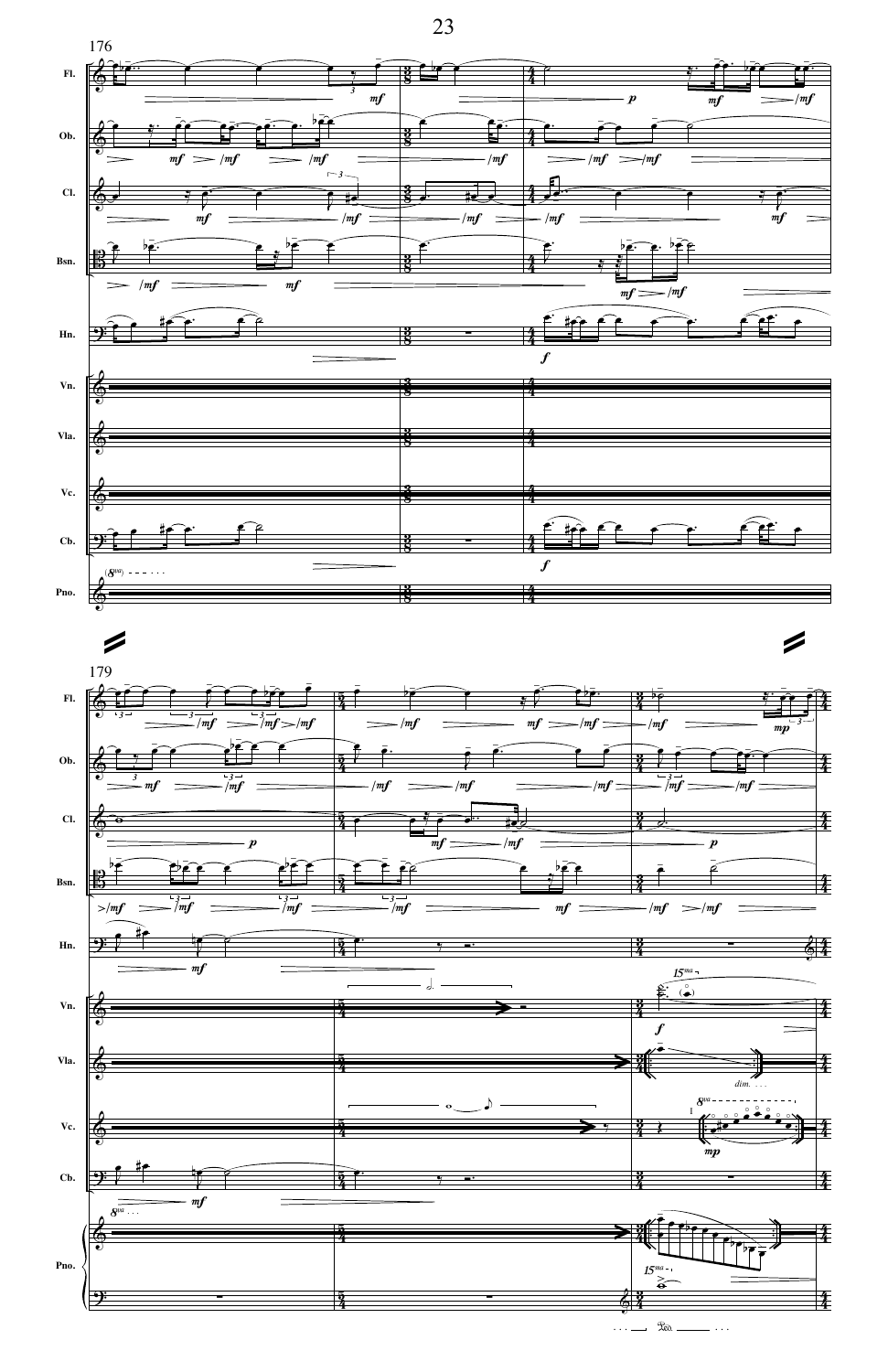4 \*\* Sustain the whispered sounds; vary rhythms, averaging ca. 3 notes per  $\frac{4}{4}$  bar. Do not accent attacks; the expression should be gentle.



24

\* Repeat the bracketed figure at ca. .8 sec. per repetition, with occasional quicker repetitions.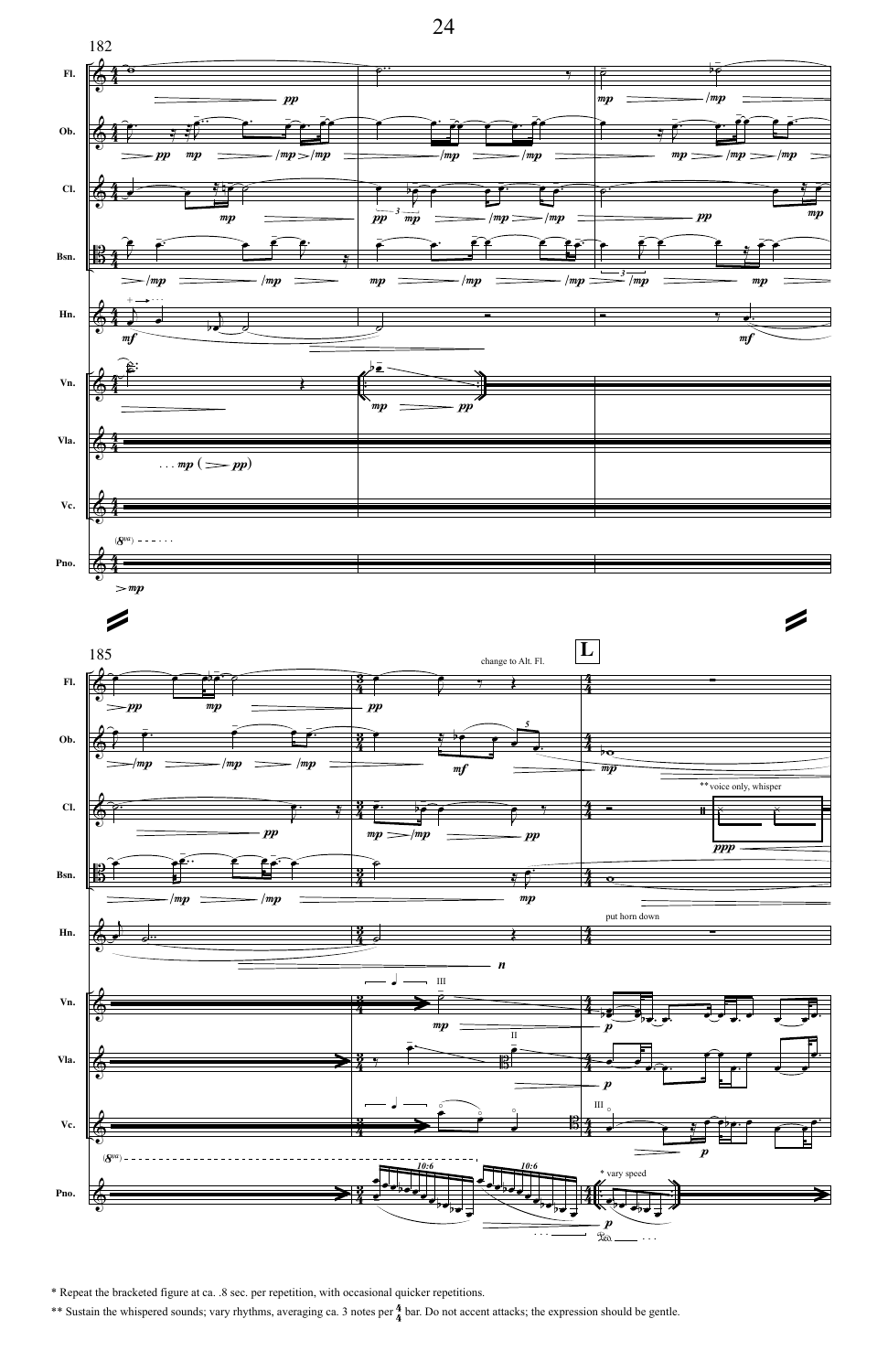4

 $\bf{H}$ 



**Bsn.**



 $\frac{4}{4}$ 



\* Sustain the whispered sounds; vary rhythms, averaging ca. 3 notes per  $\frac{4}{4}$  bar. Do not accent attacks; the expression should be gentle.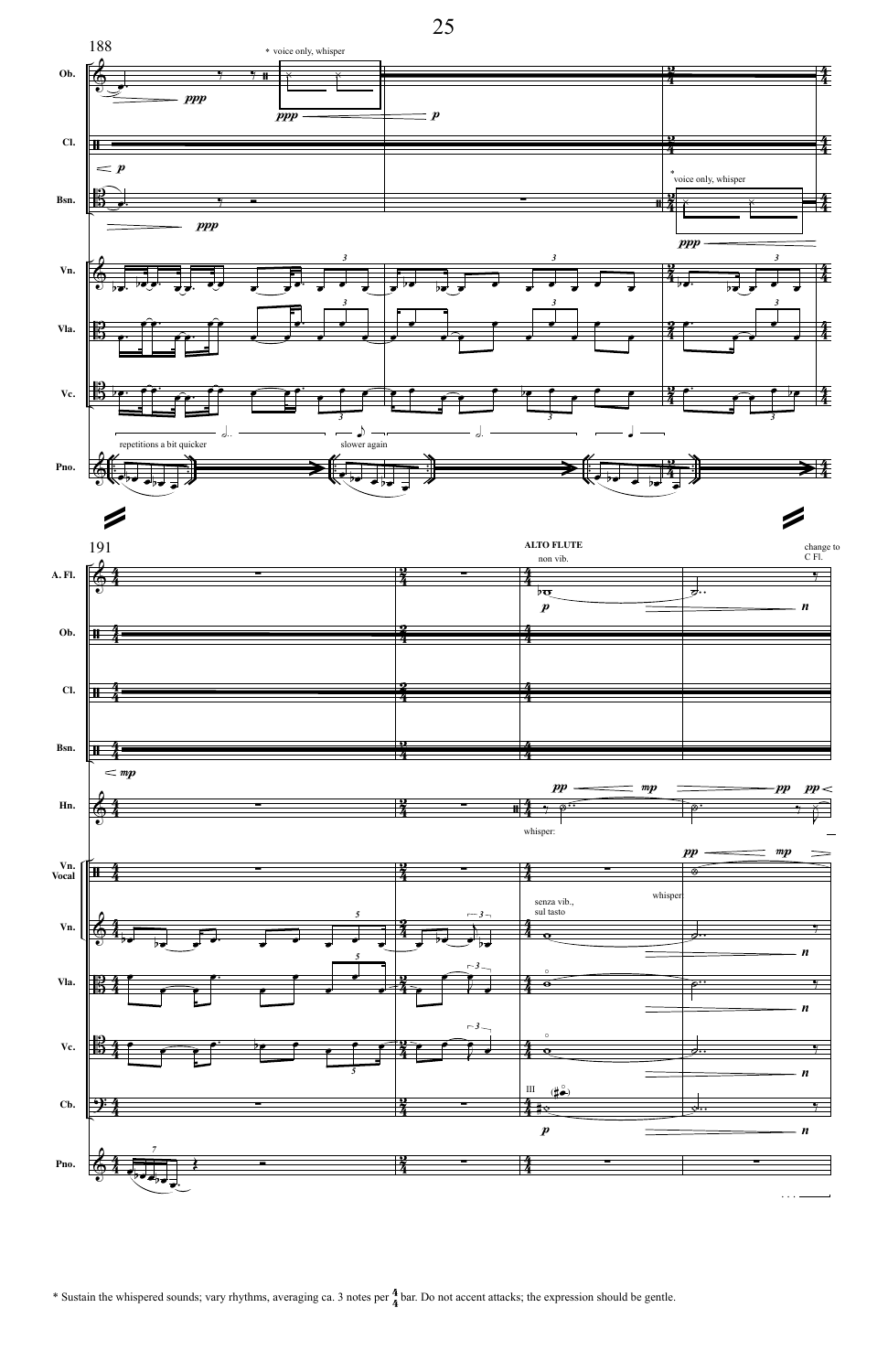

\* Scrape thick end of guitar pick rapidly on windings of strings in the area indicated by the x, to produce a shrieking sound that resonates due to the LH keys being pressed down. Hold the pick in place at the end of the scrape so the scraped strings don't continue ringing.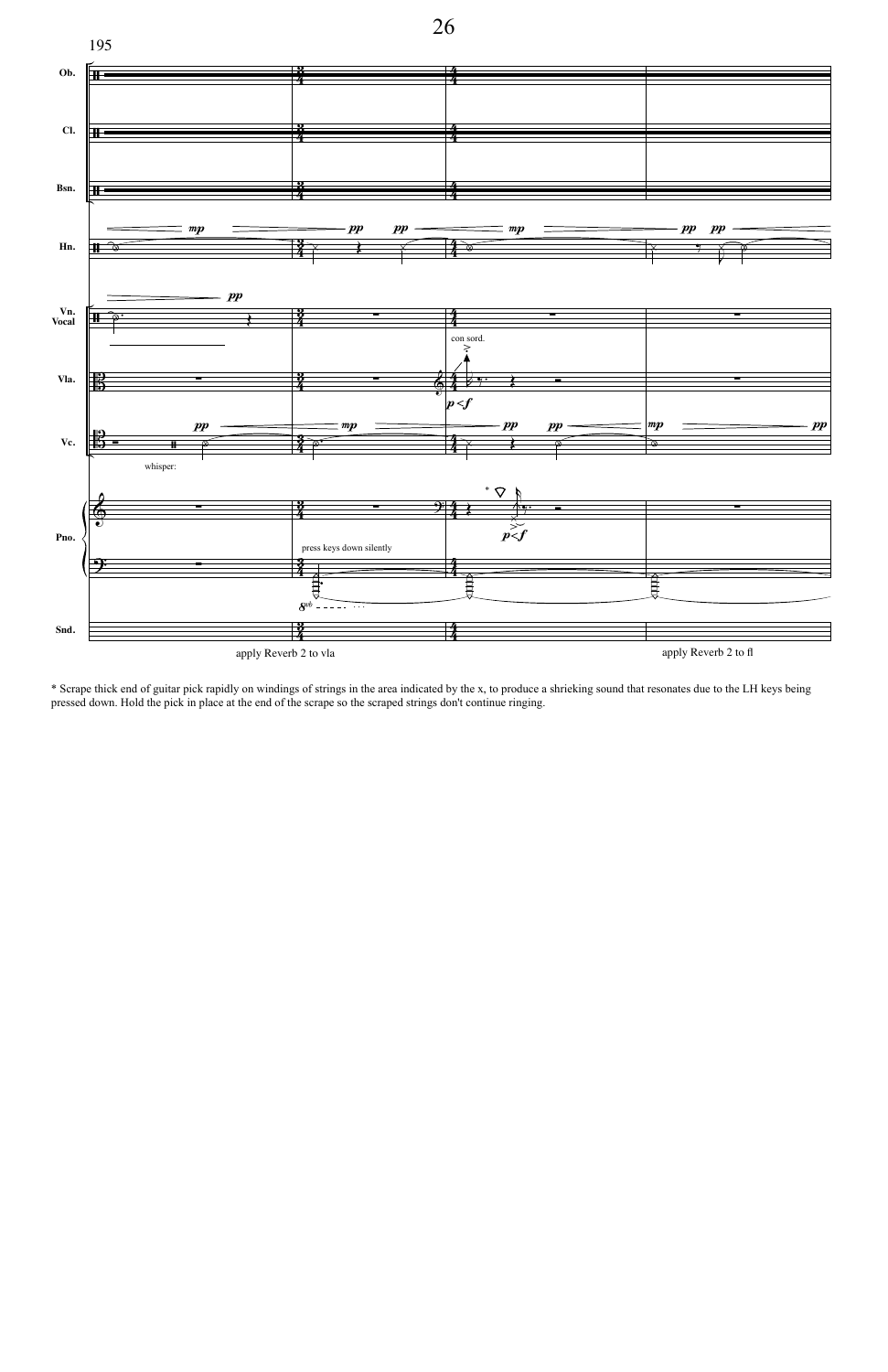![](_page_28_Figure_1.jpeg)

![](_page_28_Figure_0.jpeg)

\* Drum two fingers of each hand rapidly on body of the instrument. Let the hands be independent of each other.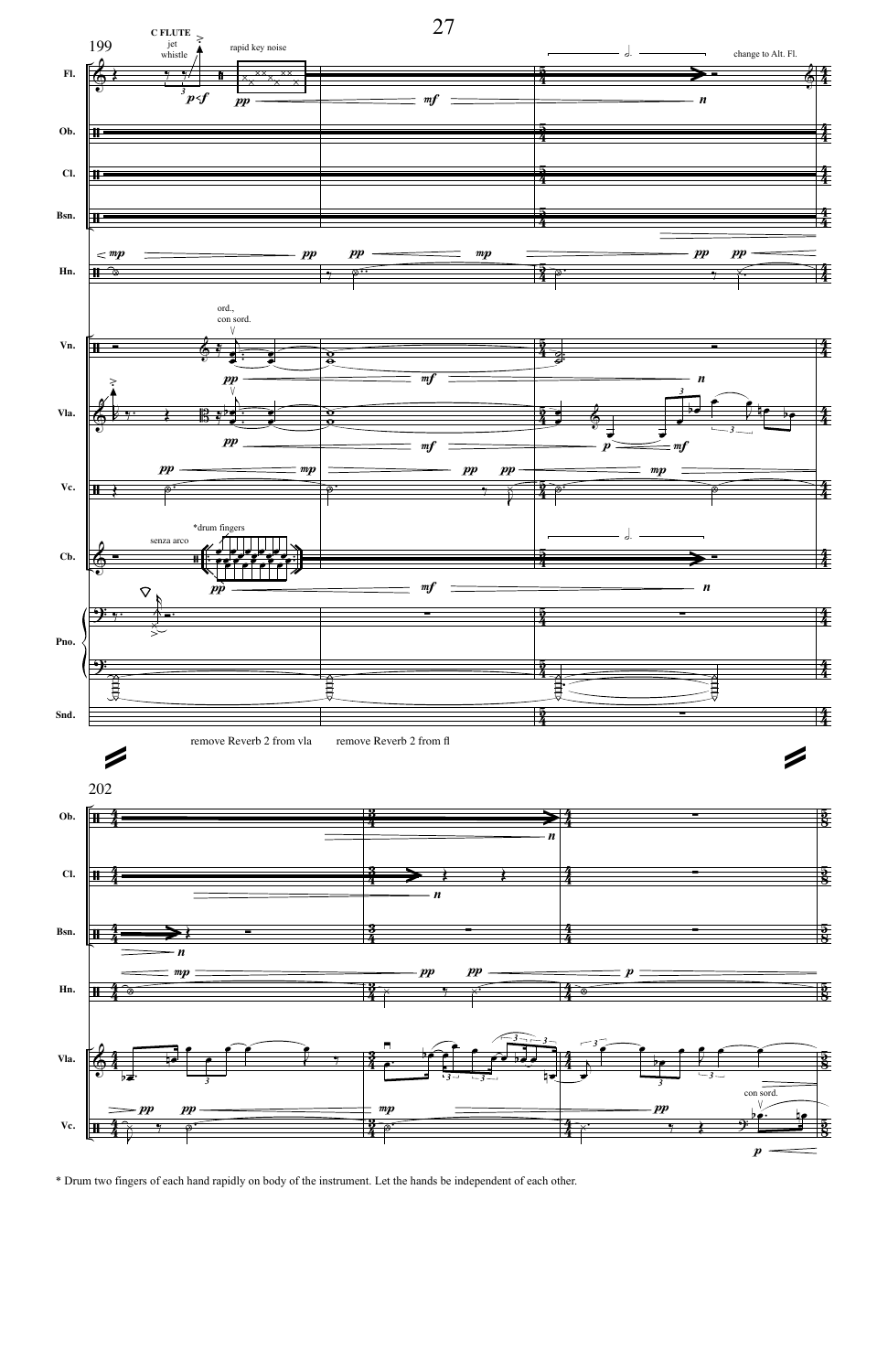![](_page_29_Figure_0.jpeg)

\* apply Echo 4 to vc

\* A single echo, equal in volume to original sound, at a time interval of one beat of  $\rightarrow$  = 72 (.83 sec.)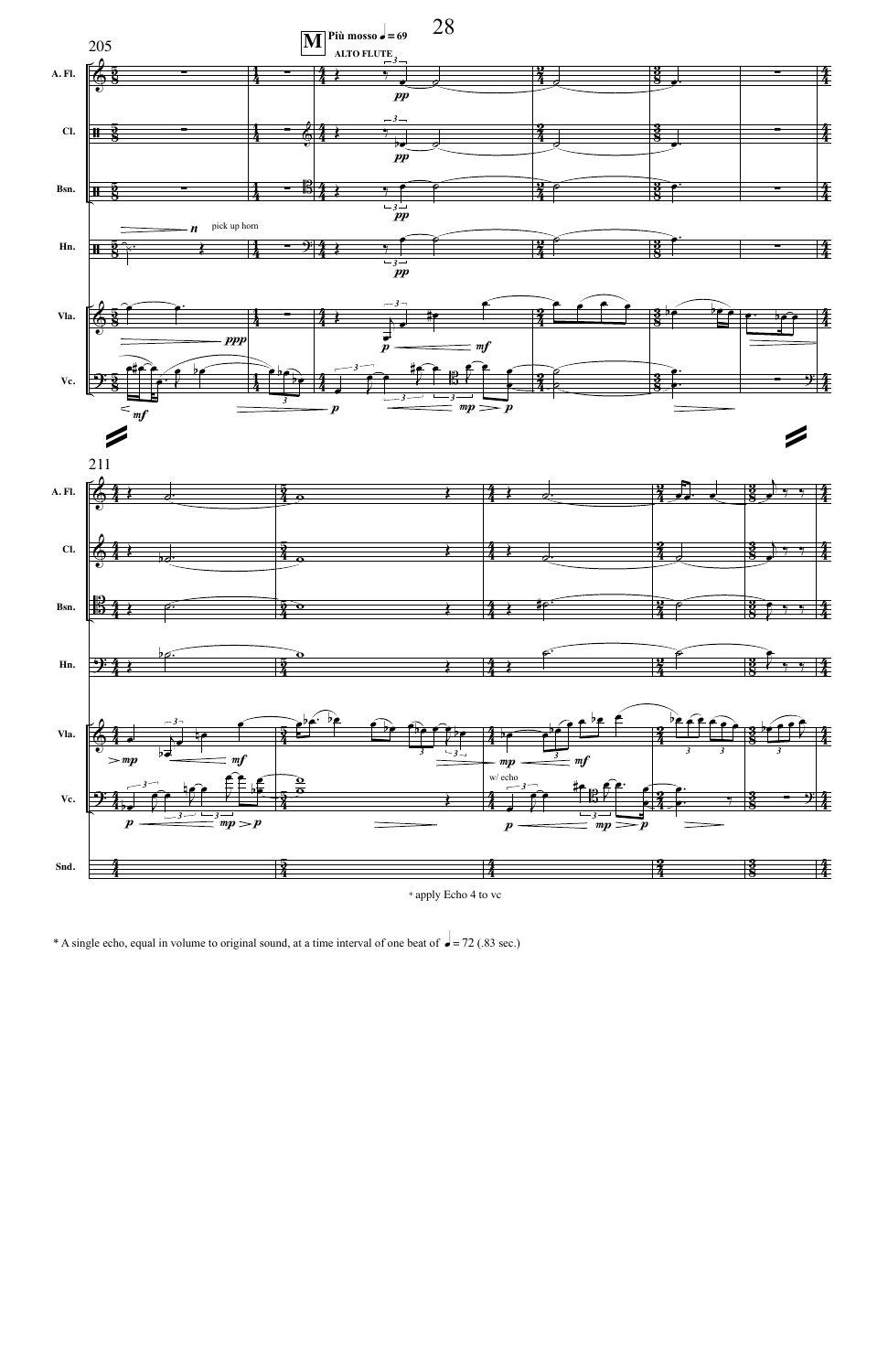![](_page_30_Figure_0.jpeg)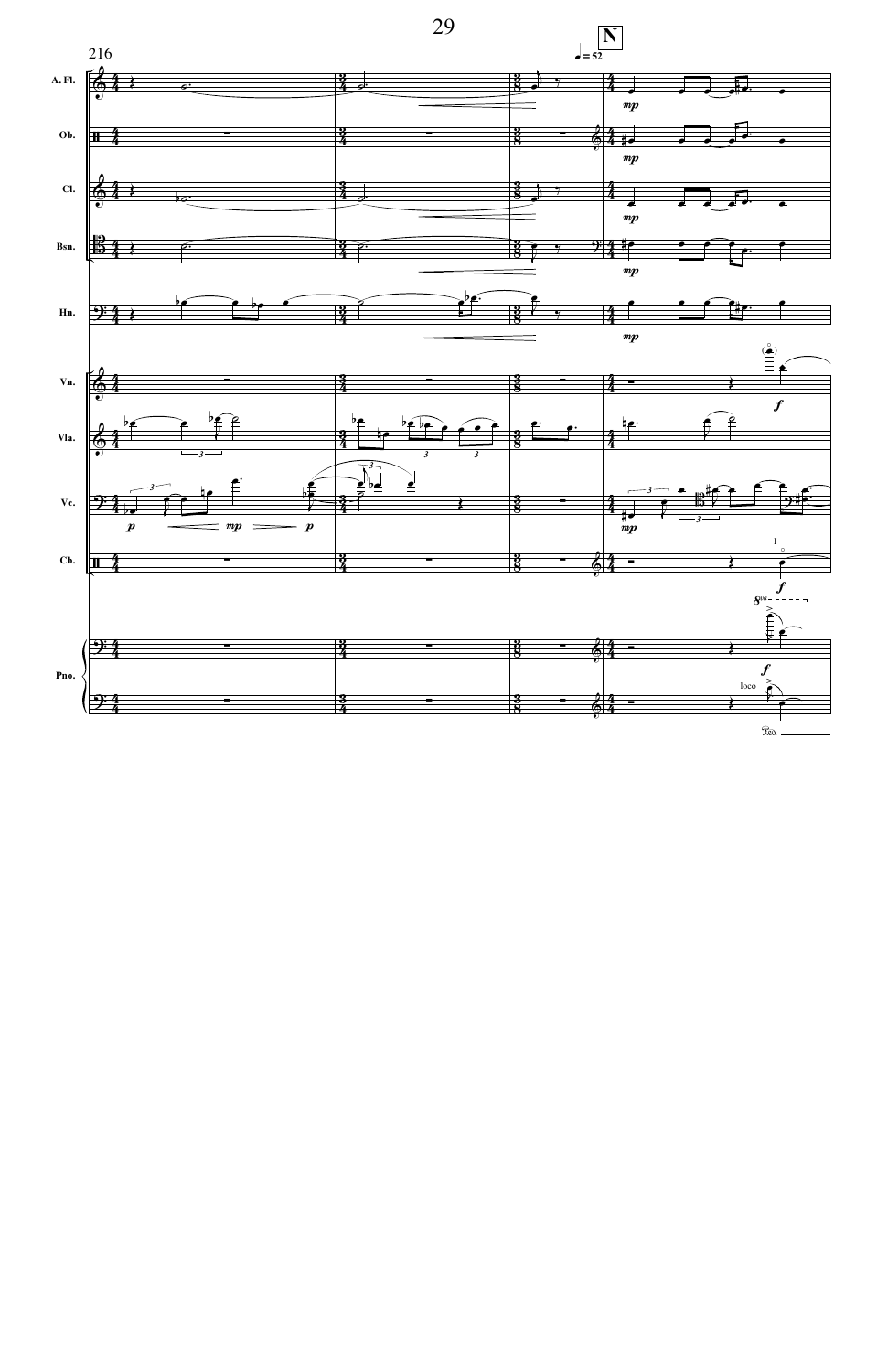![](_page_31_Figure_0.jpeg)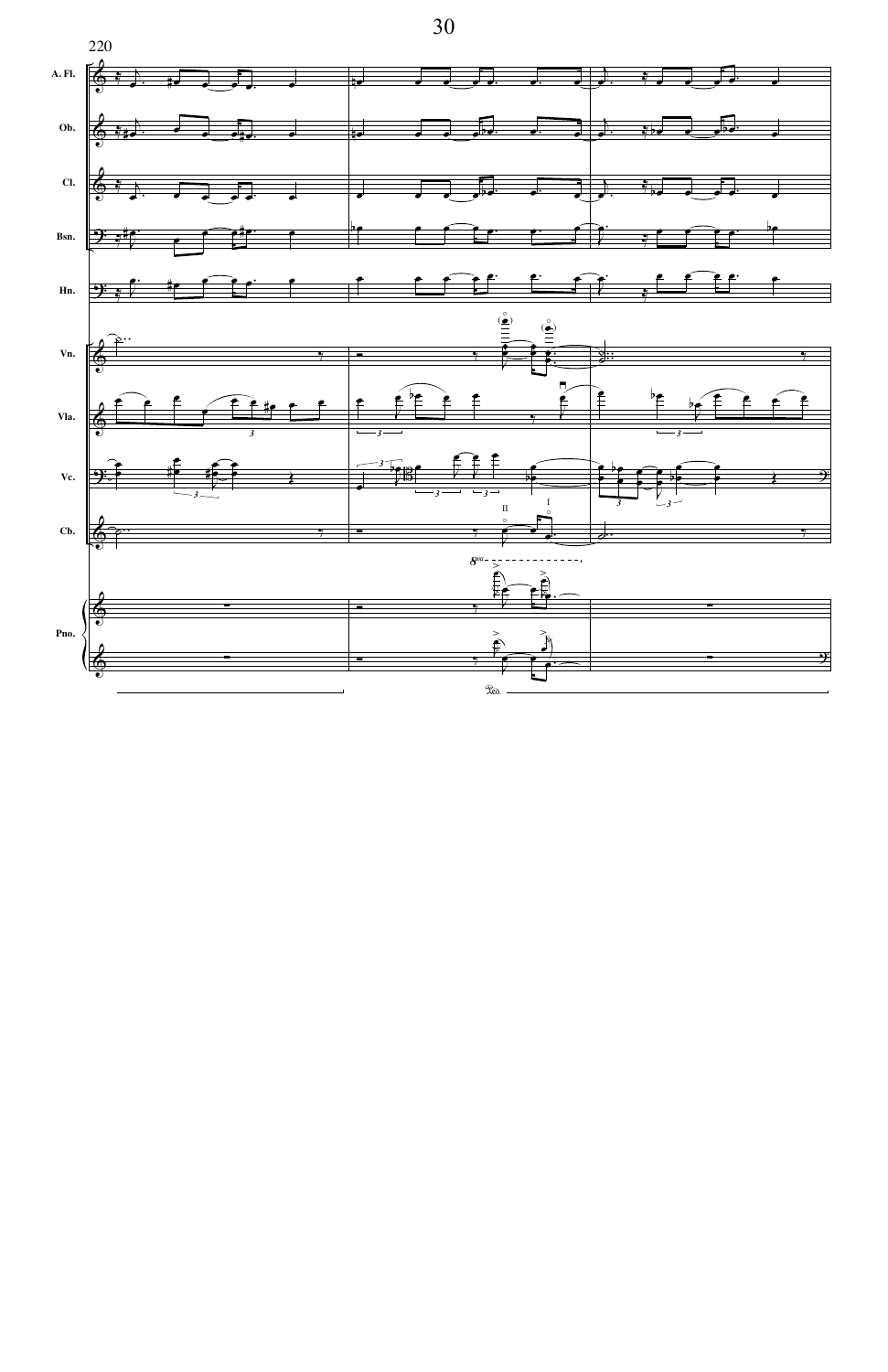![](_page_32_Figure_0.jpeg)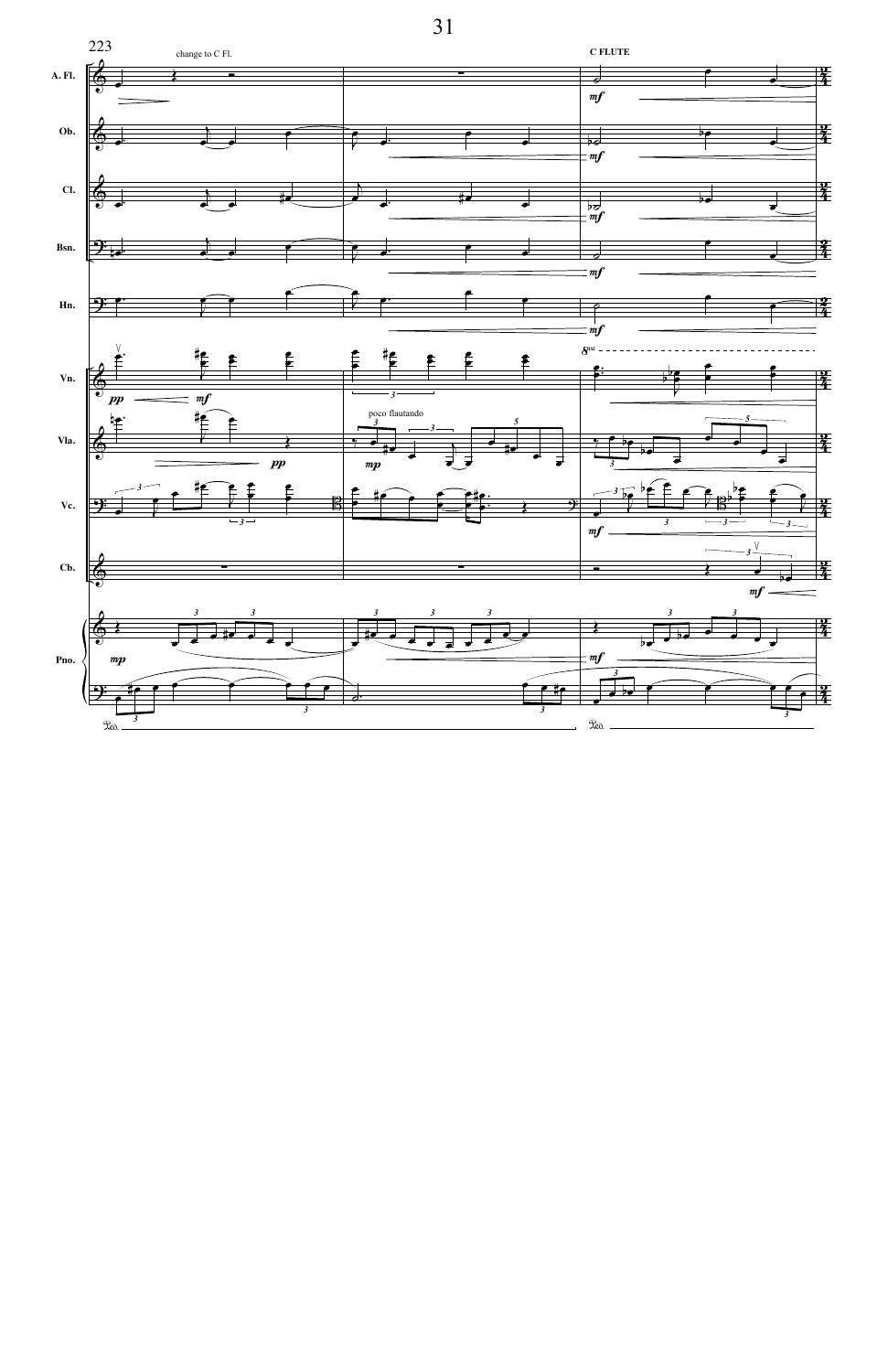![](_page_33_Figure_0.jpeg)

echo off vc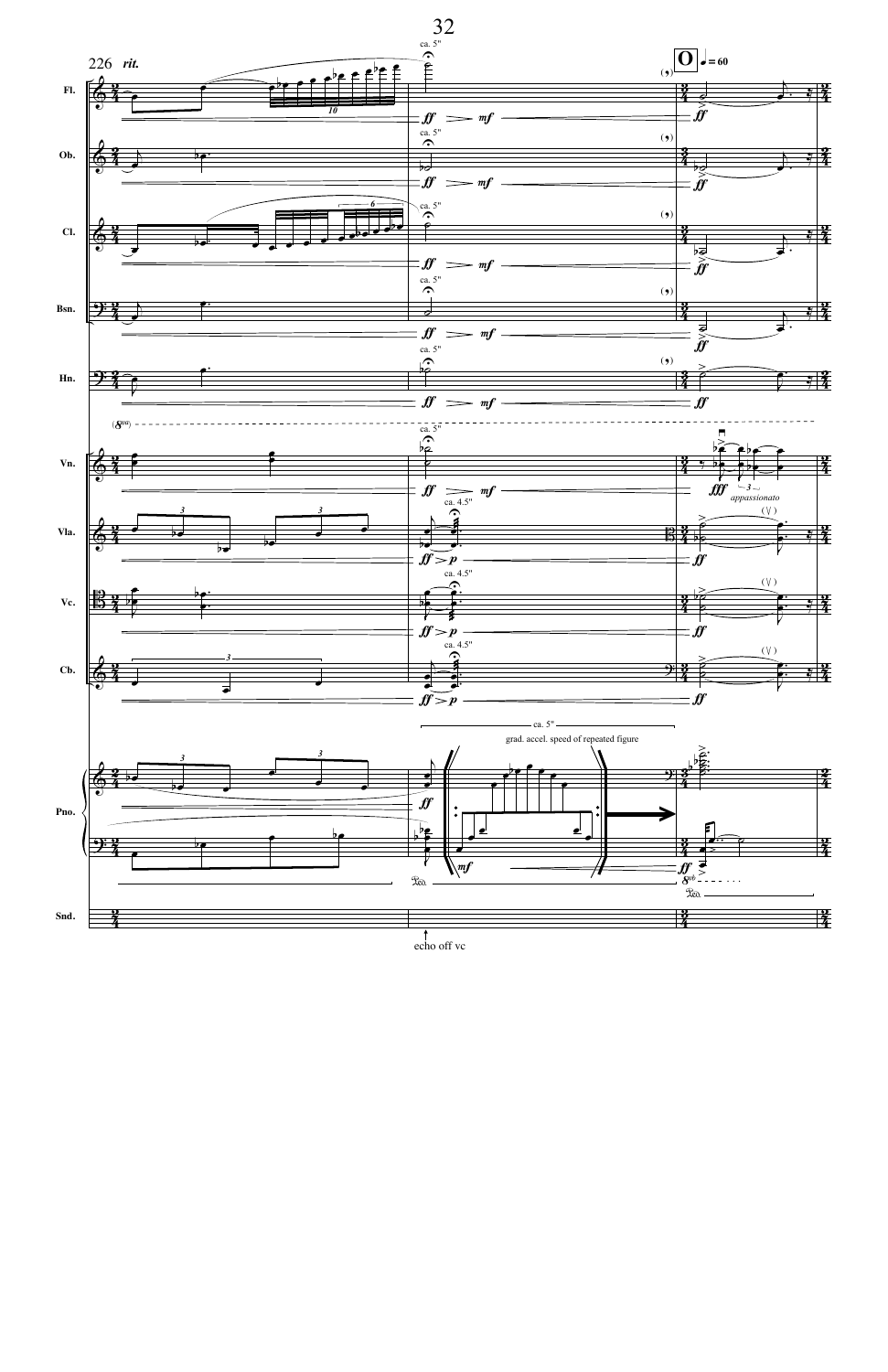![](_page_34_Figure_0.jpeg)

![](_page_34_Figure_2.jpeg)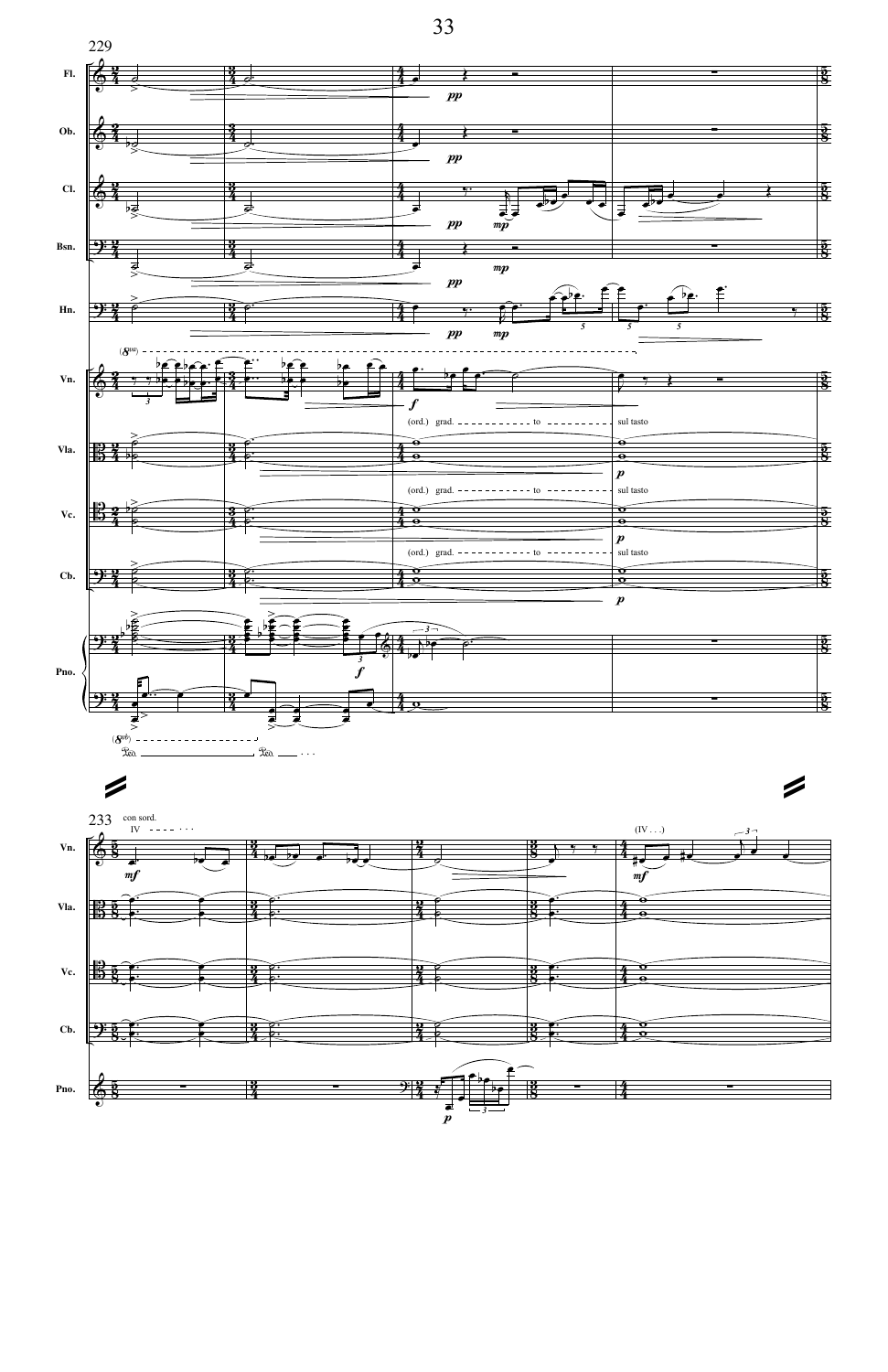![](_page_35_Figure_0.jpeg)

![](_page_35_Figure_1.jpeg)

\*\*\*\* Using flautando bowing for softly separated notes, play continuous, primarily scalar passages moving from the top to the bottom of the indicated scale and back up, over and over. Free parlando rhythms, averaging 2 to 4 notes per beat.

![](_page_35_Figure_2.jpeg)

apply Echo 5 to pno, cb

34

 $\lambda$  ... fully applied

\* Ca. 8 diminishing echos at a rate of about 2 echoes per second. If possible include some chorus as well.

\*\* Improvise continuous, smoothly flowing lines using the notes indicated in any order, occasionally adding the the note in parentheses. Free rhythms averaging ca. 3 notes per second.

\*\*\* Continue improvising in similar style, occasionally adding the the note in parentheses.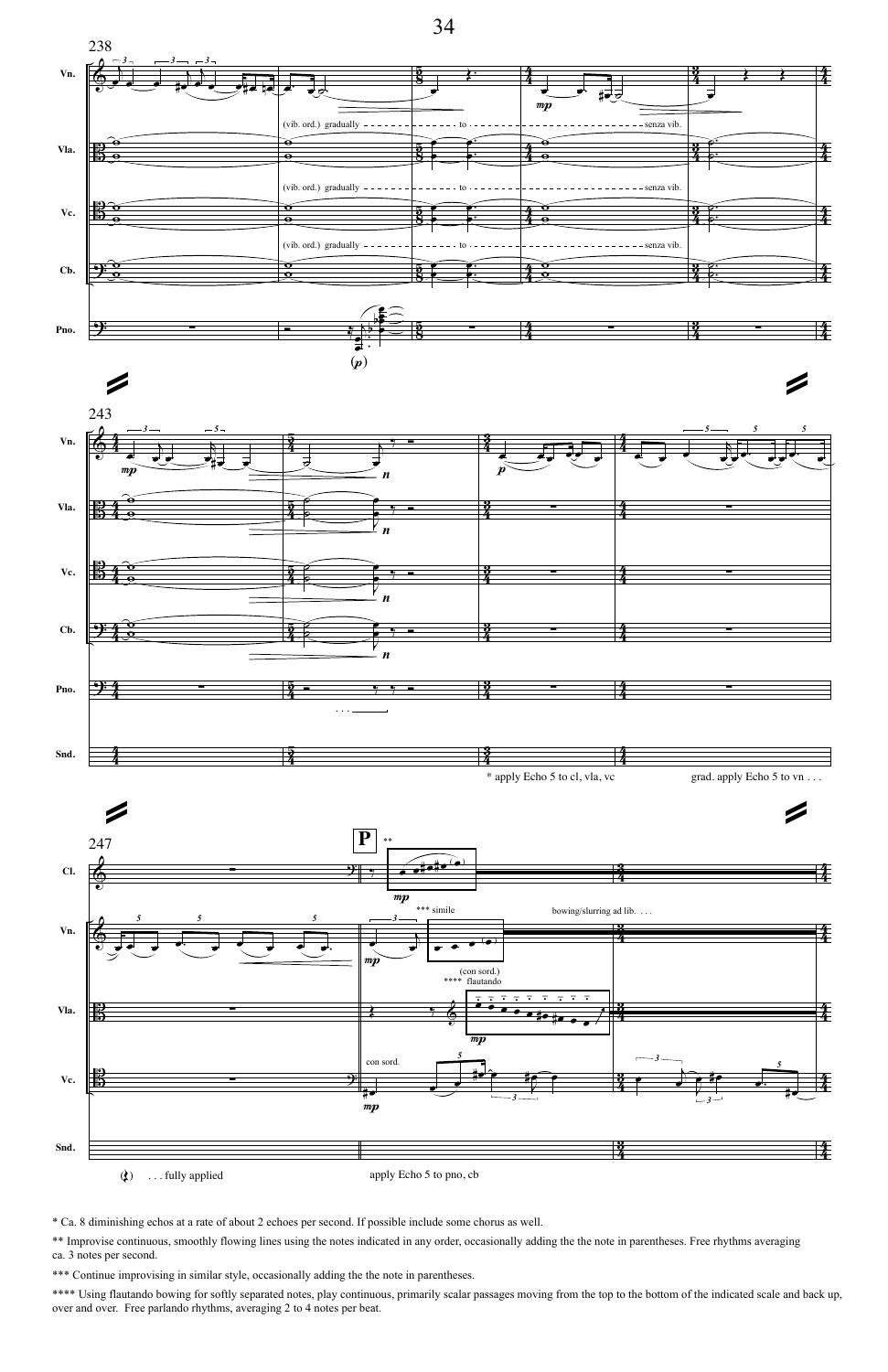![](_page_36_Figure_0.jpeg)

\* Freely improvise on the given notes in any order, occasionally adding the individual notes in parentheses and fragments of the scale in parentheses. Floating, rubato rhythms, hands independent of each other; ca. 5-8 notes per measure in each hand.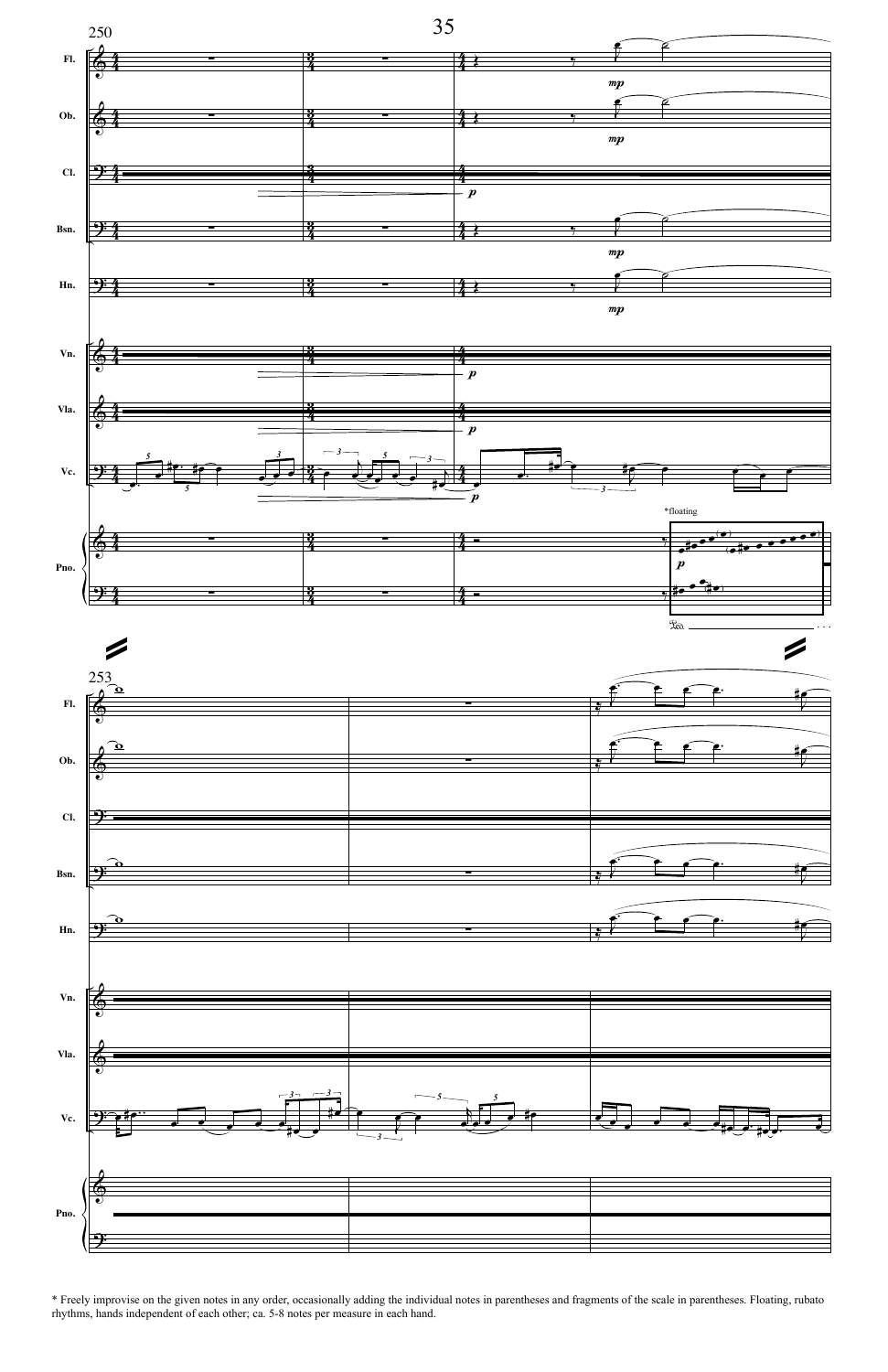![](_page_37_Figure_0.jpeg)

here to end:<br>subtly vary number and balance of echos ...

\* Improvise freely on the given harmonics in any order, playing mostly the five notes from C to G# while occasionally using those in parentheses. Leisurely, flowing rhythms, 5-7 notes per measure.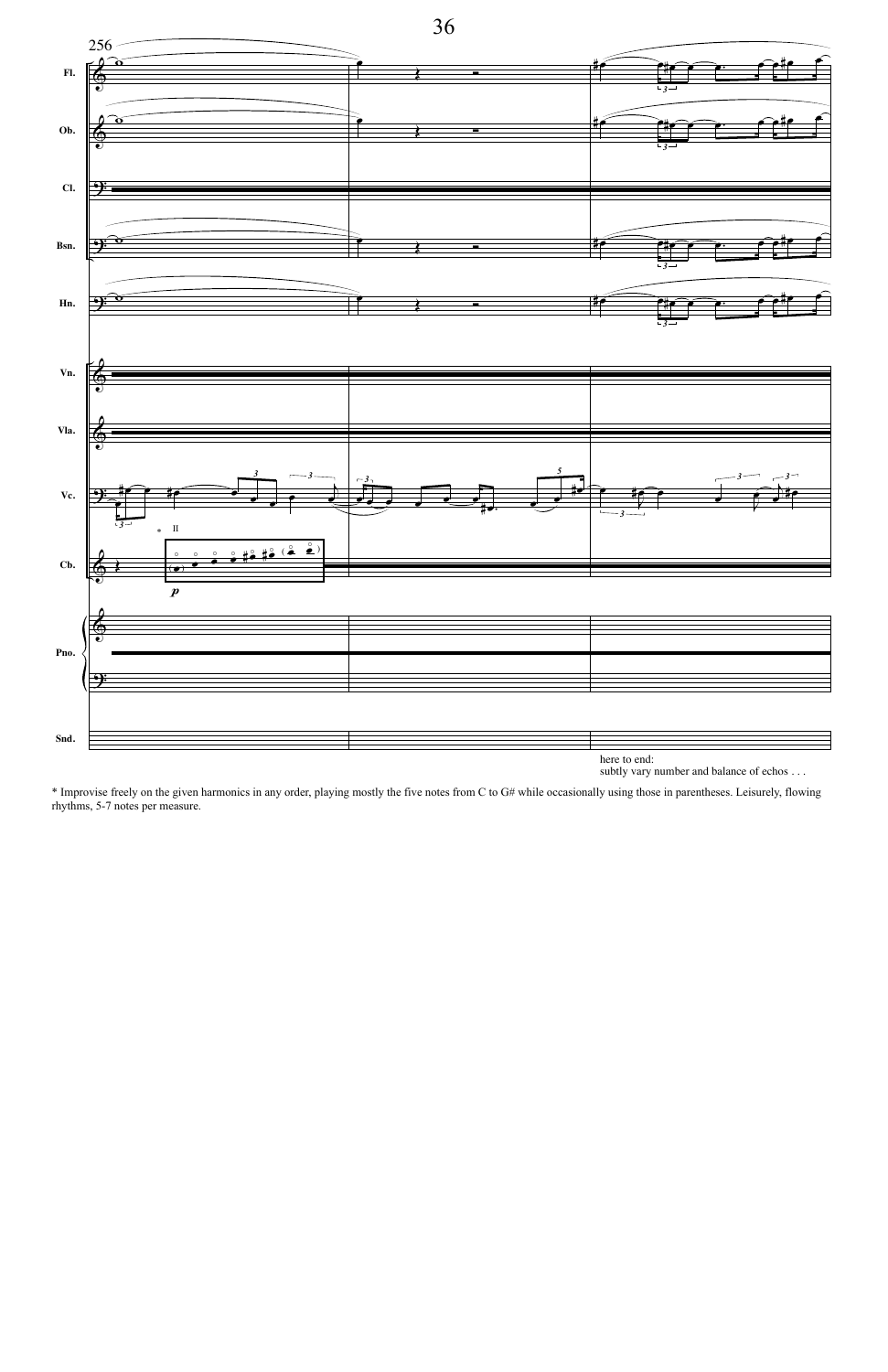![](_page_38_Figure_0.jpeg)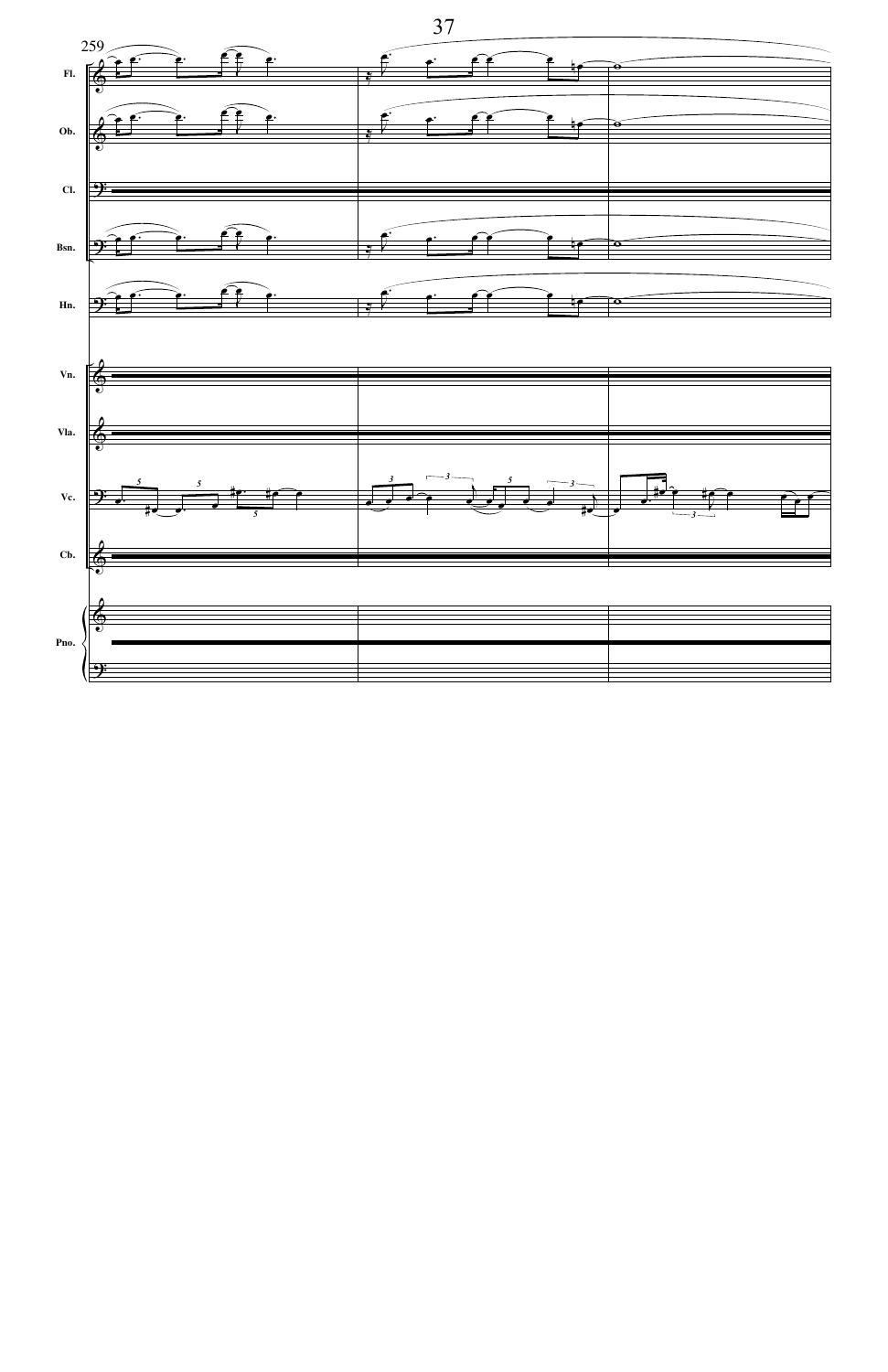![](_page_39_Figure_0.jpeg)

![](_page_39_Figure_1.jpeg)

![](_page_39_Figure_3.jpeg)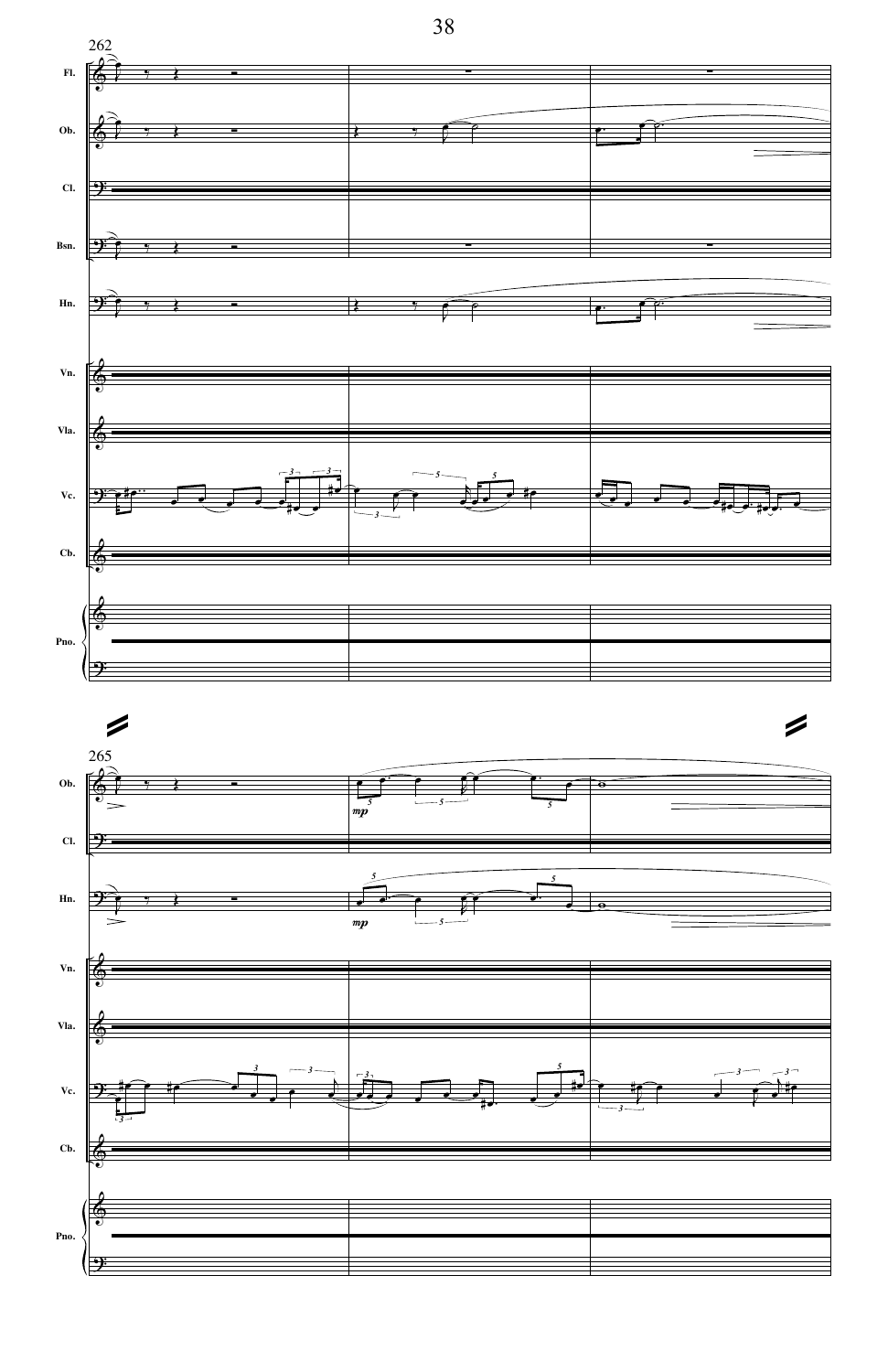![](_page_40_Figure_0.jpeg)

![](_page_40_Figure_1.jpeg)

![](_page_40_Figure_2.jpeg)

\* Chant-like whipering, ca. 2-4 syllables per measure, free rhythms. Choose from given syllables in any order. Use syllables from the second row a little less often than those in the first row.

\*\* Chant-like whipering, ca. 9-10 syllables per measure, free rhythms. Choose from given syllables in any order. Use syllables from the second row a little less often than those in the first row.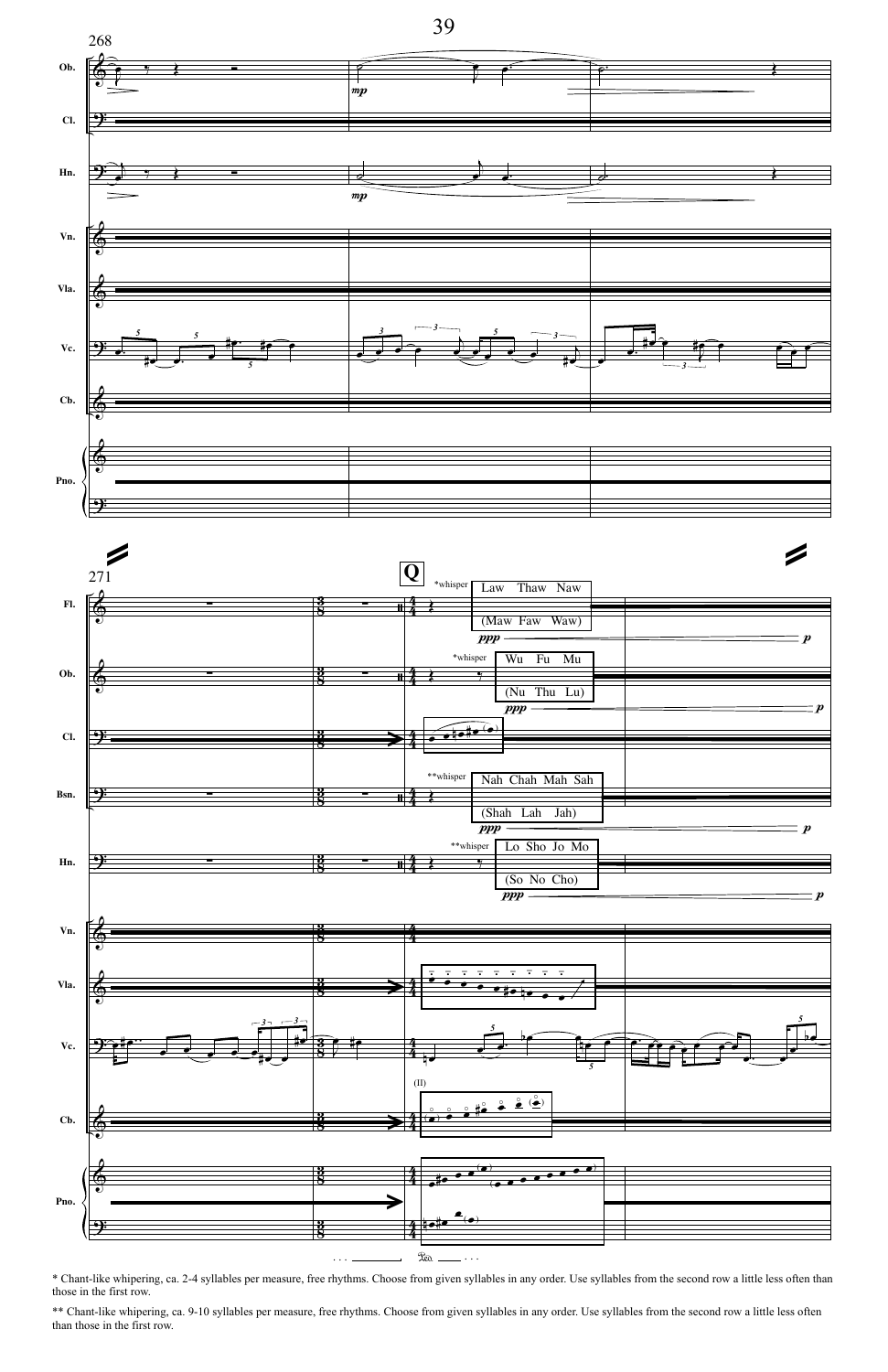![](_page_41_Figure_0.jpeg)

\* This does not refer to the overall tempo but rather to the individual instrument.